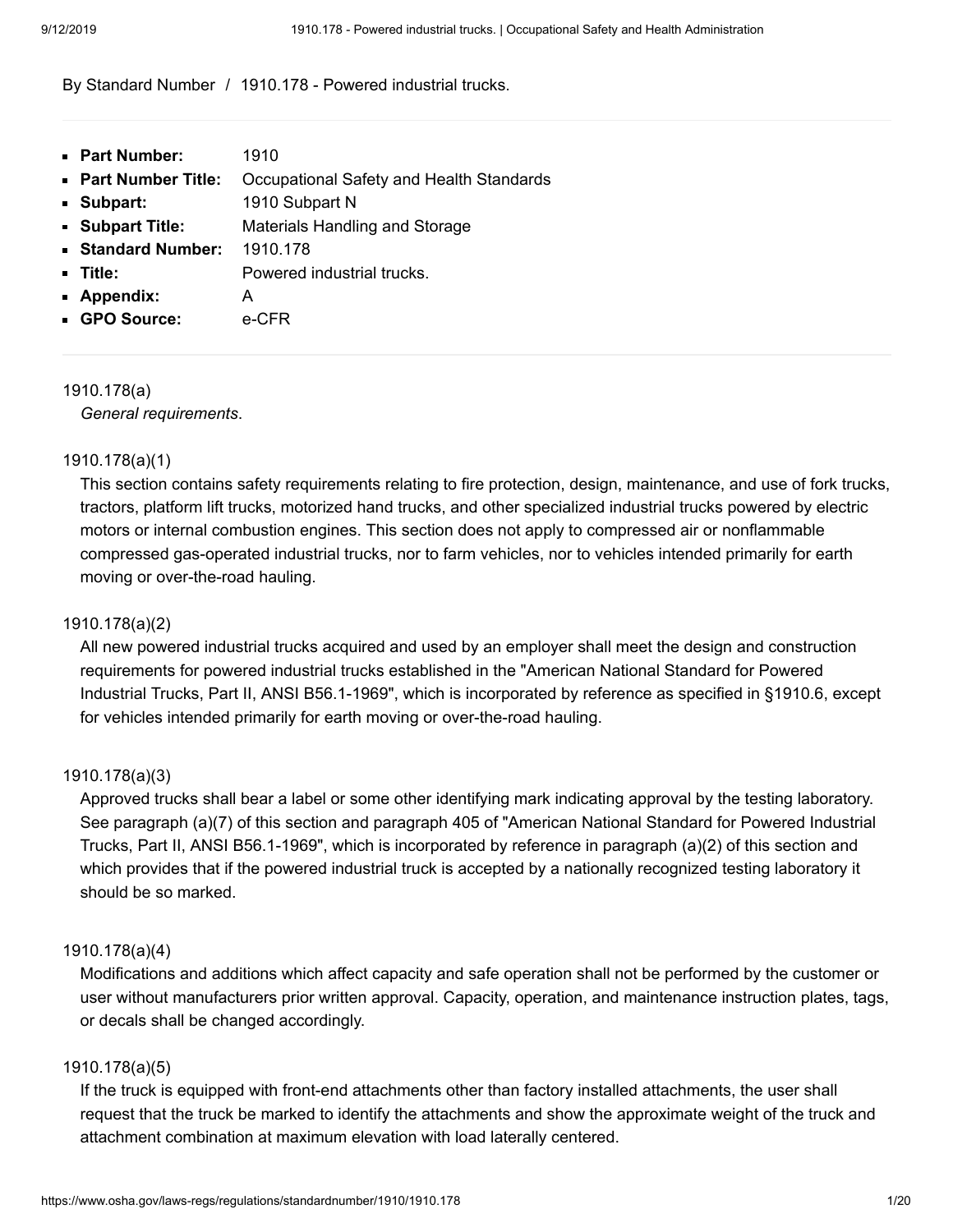## 1910.178(a)(6)

The user shall see that all nameplates and markings are in place and are maintained in a legible condition.

## 1910.178(a)(7)

As used in this section, the term, approved truck or approved industrial truck means a truck that is listed or approved for fire safety purposes for the intended use by a nationally recognized testing laboratory, using nationally recognized testing standards. Refer to §1910.155(c)(3)(iv)(A) for definition of listed, and to §1910.7 for definition of nationally recognized testing laboratory.

## 1910.178(b)

*Designations*. For the purpose of this standard there are eleven different designations of industrial trucks or tractors as follows: D, DS, DY, E, ES, EE, EX, G, GS, LP, and LPS.

## 1910.178(b)(1)

The D designated units are units similar to the G units except that they are diesel engine powered instead of gasoline engine powered.

## 1910.178(b)(2)

The DS designated units are diesel powered units that are provided with additional safeguards to the exhaust, fuel and electrical systems. They may be used in some locations where a D unit may not be considered suitable.

## 1910.178(b)(3)

The DY designated units are diesel powered units that have all the safeguards of the DS units and in addition do not have any electrical equipment including the ignition and are equipped with temperature limitation features.

#### 1910.178(b)(4)

The E designated units are electrically powered units that have minimum acceptable safeguards against inherent fire hazards.

#### 1910.178(b)(5)

The ES designated units are electrically powered units that, in addition to all of the requirements for the E units, are provided with additional safeguards to the electrical system to prevent emission of hazardous sparks and to limit surface temperatures. They may be used in some locations where the use of an E unit may not be considered suitable.

#### 1910.178(b)(6)

The EE designated units are electrically powered units that have, in addition to all of the requirements for the E and ES units, the electric motors and all other electrical equipment completely enclosed. In certain locations the EE unit may be used where the use of an E and ES unit may not be considered suitable.

#### 1910.178(b)(7)

The EX designated units are electrically powered units that differ from the E, ES, or EE units in that the electrical fittings and equipment are so designed, constructed and assembled that the units may be used in certain atmospheres containing flammable vapors or dusts.

#### 1910.178(b)(8)

The G designated units are gasoline powered units having minimum acceptable safeguards against inherent fire hazards.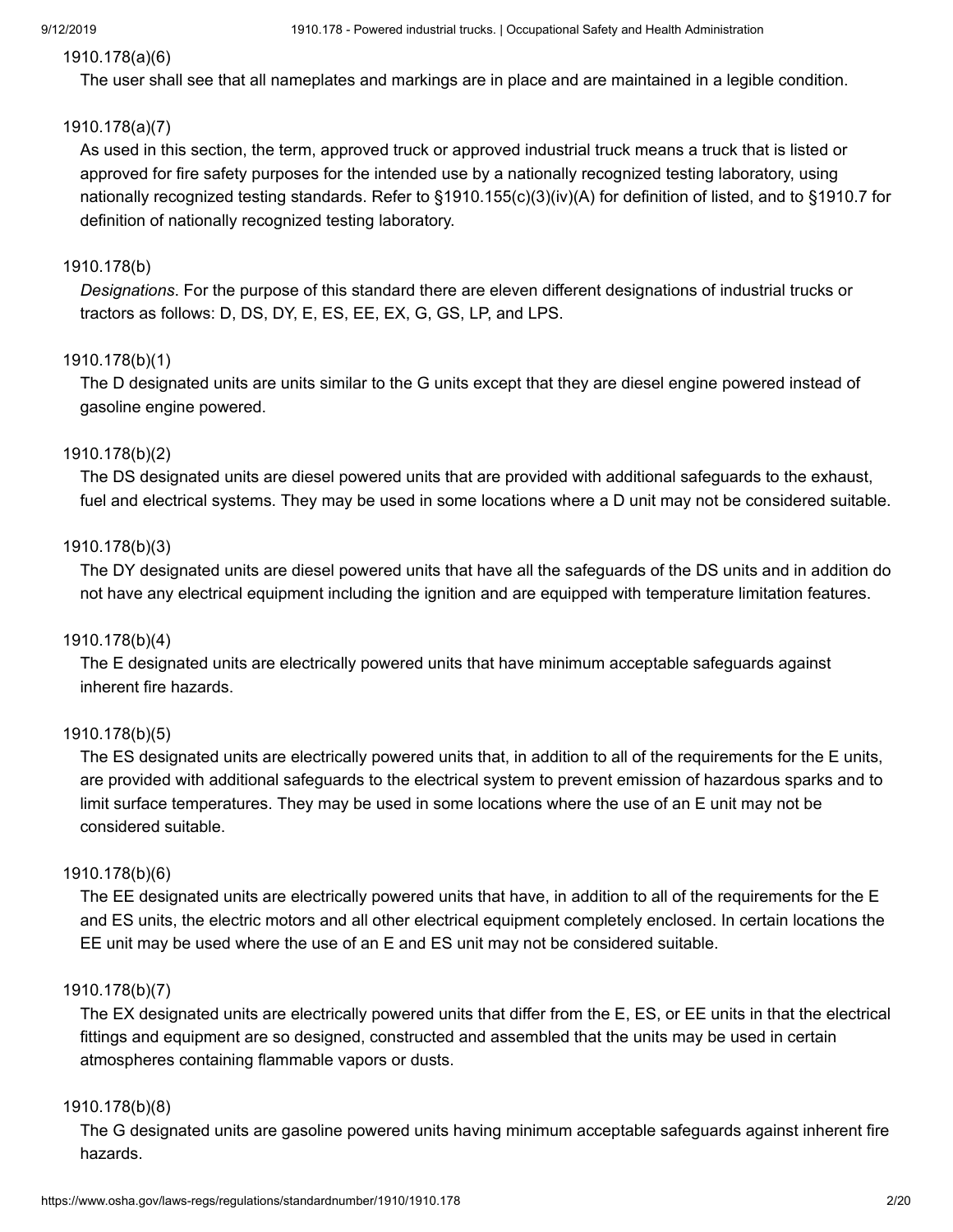# 1910.178(b)(9)

The GS designated units are gasoline powered units that are provided with additional safeguards to the exhaust, fuel, and electrical systems. They may be used in some locations where the use of a G unit may not be considered suitable.

# 1910.178(b)(10)

The LP designated unit is similar to the G unit except that liquefied petroleum gas is used for fuel instead of gasoline.

# 1910.178(b)(11)

The LPS designated units are liquefied petroleum gas powered units that are provided with additional safeguards to the exhaust, fuel, and electrical systems. They may be used in some locations where the use of an LP unit may not be considered suitable.

# 1910.178(b)(12)

The atmosphere or location shall have been classified as to whether it is hazardous or nonhazardous prior to the consideration of industrial trucks being used therein and the type of industrial truck required shall be as provided in paragraph (d) of this section for such location.

# 1910.178(c)

*Designated locations*.

# 1910.178(c)(1)

The industrial trucks specified under subparagraph (2) of this paragraph are the minimum types required but industrial trucks having greater safeguards may be used if desired.

# [1910.178\(c\)\(2\)](https://www.osha.gov/laws-regs/interlinking/standards/1910.178(c)(2))

For specific areas of use, see Table N-1 which tabulates the information contained in this section. References are to the corresponding classification as used in subpart S of this part.

# 1910.178(c)(2)(i)

Power-operated industrial trucks shall not be used in atmospheres containing hazardous concentration of acetylene, butadiene, ethylene oxide, hydrogen (or gases or vapors equivalent in hazard to hydrogen, such as manufactured gas), propylene oxide, acetaldehyde, cyclopropane, diethyl ether, ethylene, isoprene, or unsymmetrical dimethyl hydrazine (UDMH).

# [1910.178\(c\)\(2\)\(ii\)\(a\)](https://www.osha.gov/laws-regs/interlinking/standards/1910.178(c)(2)(ii)(a))

Power-operated industrial trucks shall not be used in atmospheres containing hazardous concentrations of metal dust, including aluminum, magnesium, and their commercial alloys, other metals of similarly hazardous characteristics, or in atmospheres containing carbon black, coal or coke dust except approved power-operated industrial trucks designated as EX may be used in such atmospheres.

# 1910.178(c)(2)(ii)(b)

In atmospheres where dust of magnesium, aluminum or aluminum bronze may be present, fuses, switches, motor controllers, and circuit breakers of trucks shall have enclosures specifically approved for such locations.

# [1910.178\(c\)\(2\)\(iii\)](https://www.osha.gov/laws-regs/interlinking/standards/1910.178(c)(2)(iii))

https://www.osha.gov/laws-regs/regulations/standardnumber/1910/1910.178 3/20 Only approved power-operated industrial trucks designated as EX may be used in atmospheres containing acetone, acrylonitrile, alcohol, ammonia, benzine, benzol, butane, ethylene dichloride, gasoline, hexane, lacquer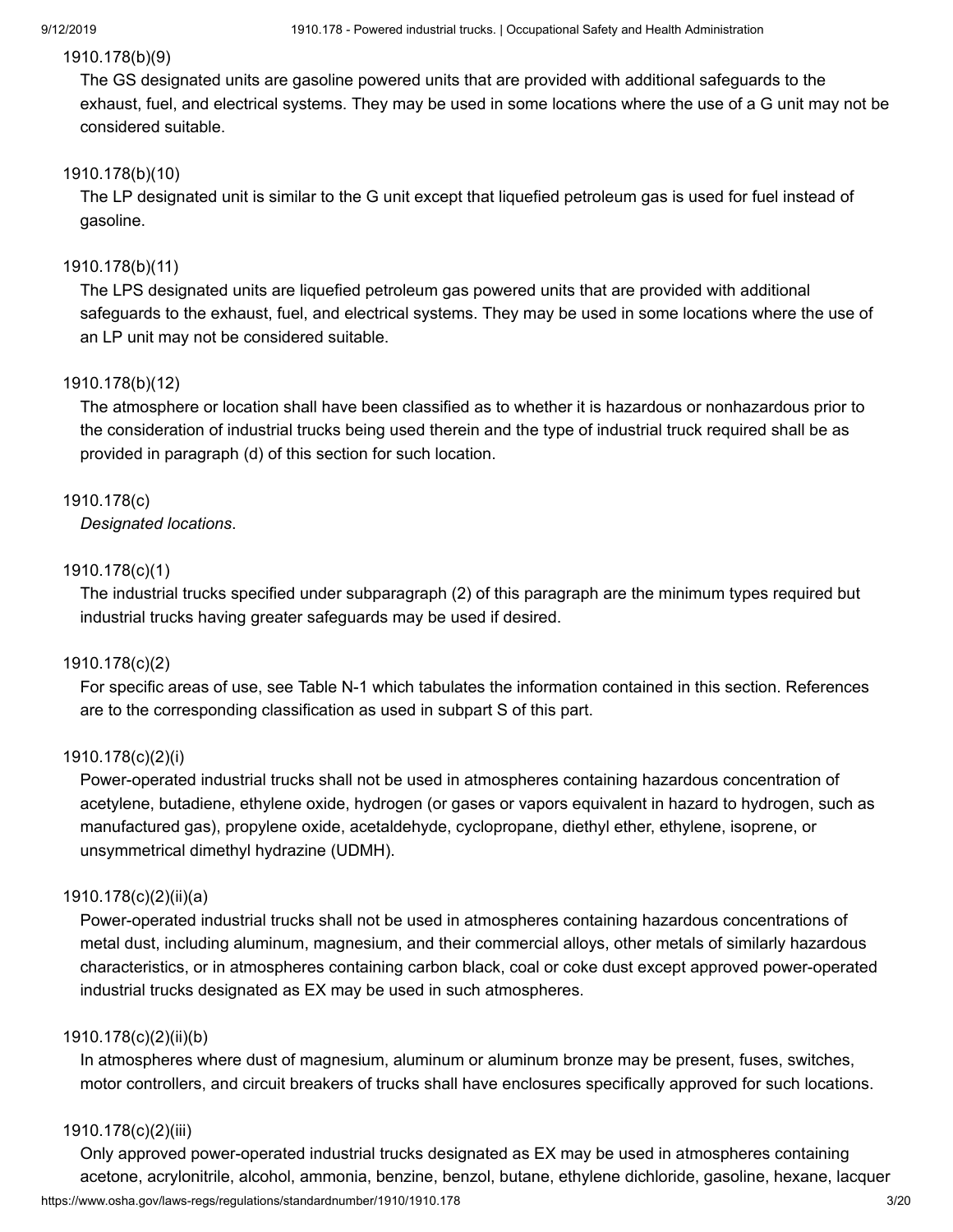solvent vapors, naphtha, natural gas, propane, propylene, styrene, vinyl acetate, vinyl chloride, or xylenes in quantities sufficient to produce explosive or ignitable mixtures and where such concentrations of these gases or vapors exist continuously, intermittently or periodically under normal operating conditions or may exist frequently because of repair, maintenance operations, leakage, breakdown or faulty operation of equipment.

## [1910.178\(c\)\(2\)\(iv\)](https://www.osha.gov/laws-regs/interlinking/standards/1910.178(c)(2)(iv))

Power-operated industrial trucks designated as DY, EE, or EX may be used in locations where volatile flammable liquids or flammable gases are handled, processed or used, but in which the hazardous liquids, vapors or gases will normally be confined within closed containers or closed systems from which they can escape only in case of accidental rupture or breakdown of such containers or systems, or in the case of abnormal operation of equipment; also in locations in which hazardous concentrations of gases or vapors are normally prevented by positive mechanical ventilation but which might become hazardous through failure or abnormal operation of the ventilating equipment; or in locations which are adjacent to Class I, Division 1 locations, and to which hazardous concentrations of gases or vapors might occasionally be communicated unless such communication is prevented by adequate positive-pressure ventilation from a source of clear air, and effective safeguards against ventilation failure are provided.

| Table N-1-Summary Table on Use of Industrial Trucks in Various Locations |  |  |
|--------------------------------------------------------------------------|--|--|
|--------------------------------------------------------------------------|--|--|

| <b>Classes</b>            | <b>Unclassified</b>                                                               | <b>Class I locations</b>                                                                                                                                        | <b>Class II</b><br><b>locations</b>                                                         | <b>Class III locations</b>                                                                                                                                               |
|---------------------------|-----------------------------------------------------------------------------------|-----------------------------------------------------------------------------------------------------------------------------------------------------------------|---------------------------------------------------------------------------------------------|--------------------------------------------------------------------------------------------------------------------------------------------------------------------------|
| Description<br>of classes | Locations not<br>possessing<br>atmospheres<br>as described<br>in other<br>columns | Locations in which flammable<br>gases or vapors are, or may<br>be, present in the air in<br>quantities sufficient to produce<br>explosive or ignitible mixtures | Locations<br>which are<br>hazardous<br>because of the<br>presence of<br>combustible<br>dust | Locations where easily<br>ignitible fibers or flyings are<br>present but not likely to be in<br>suspension in quantities<br>sufficient to produce ignitible<br>mixtures. |

| <b>Groups in</b> | <b>None</b> | Ā | - | ╺ | - | v | <b>None</b> |
|------------------|-------------|---|---|---|---|---|-------------|
| <b>classes</b>   |             |   |   |   |   |   |             |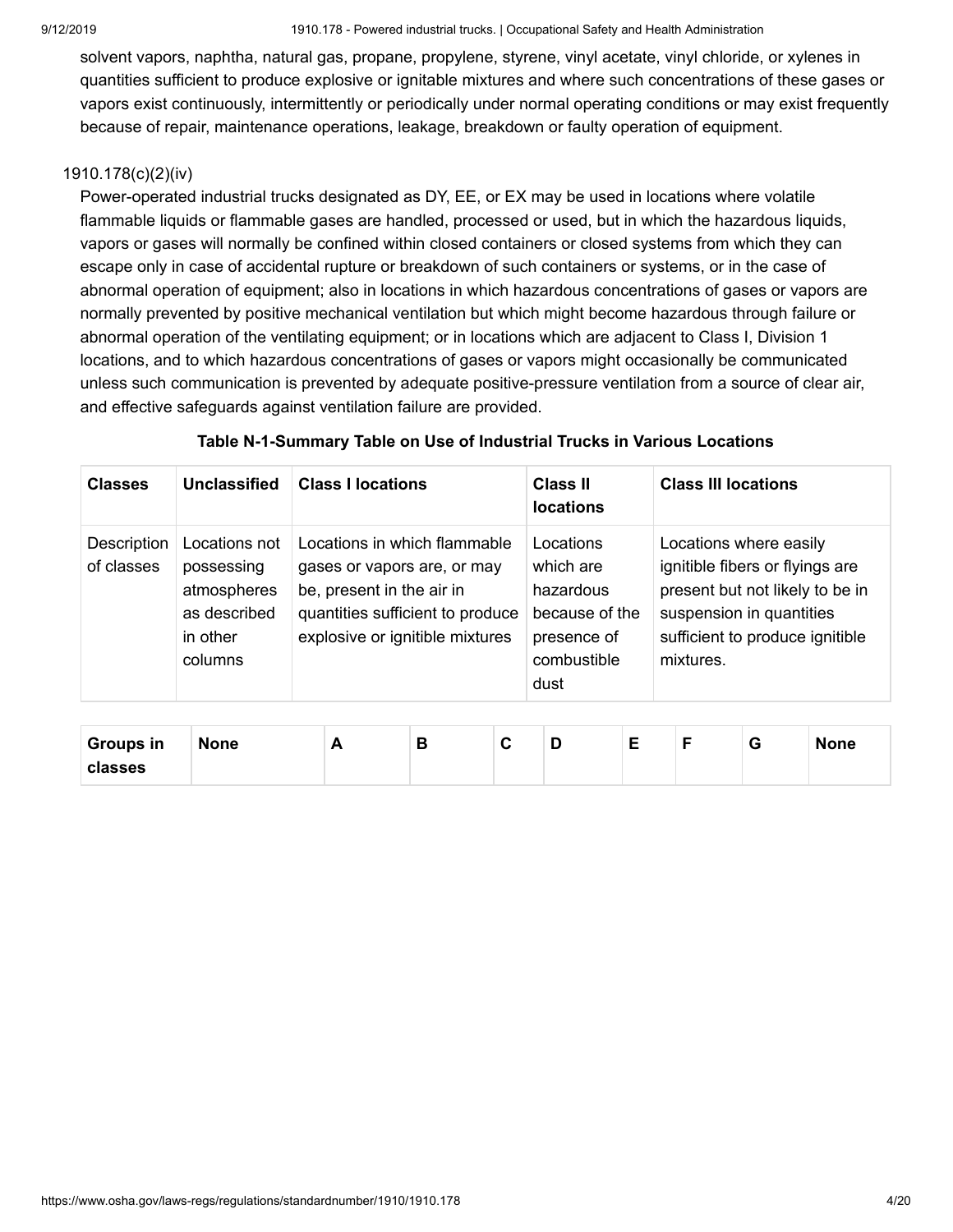9/12/2019 1910.178 - Powered industrial trucks. | Occupational Safety and Health Administration

| Examples of<br>locations or<br>atmospheres<br>in classes<br>and groups | Piers and<br>wharves inside<br>and outside<br>general storage,<br>general<br>industrial or<br>commercial<br>properties | Acetylene | Hydrogen | Ethyl<br>ether | Gasoline<br>Naphtha<br>Alcohols<br>Acetone<br>Lacquer<br>solvent<br><b>Benzene</b> | Metal<br>dust | Carbon<br>black<br>coal<br>dust,<br>coke<br>dust | Grain<br>dust,<br>flour<br>dust,<br>starch<br>dust,<br>organic<br>dust | <b>Baled</b><br>waste,<br>cocoa<br>fiber,<br>cotton,<br>excelsior,<br>hemp,<br>istle,<br>jute,<br>kapok,<br>oakum,<br>sisal,<br>Spanish<br>moss,<br>synthetic |
|------------------------------------------------------------------------|------------------------------------------------------------------------------------------------------------------------|-----------|----------|----------------|------------------------------------------------------------------------------------|---------------|--------------------------------------------------|------------------------------------------------------------------------|---------------------------------------------------------------------------------------------------------------------------------------------------------------|
|                                                                        |                                                                                                                        |           |          |                |                                                                                    |               |                                                  |                                                                        | fibers,<br>tow.                                                                                                                                               |

# **Table N-1-Summary Table on Use of Industrial Trucks in Various Locations-Continued**

|                                                            |      | 1                                                                                                                                 | $\overline{2}$                                                                                     | 1                                                                                                                                                                                                                                                                                                                                 | $\mathbf{2}$                                                                                                                                                                                                                                                  | 1                                                                                                                                                   | $\overline{2}$                                                                                                                |
|------------------------------------------------------------|------|-----------------------------------------------------------------------------------------------------------------------------------|----------------------------------------------------------------------------------------------------|-----------------------------------------------------------------------------------------------------------------------------------------------------------------------------------------------------------------------------------------------------------------------------------------------------------------------------------|---------------------------------------------------------------------------------------------------------------------------------------------------------------------------------------------------------------------------------------------------------------|-----------------------------------------------------------------------------------------------------------------------------------------------------|-------------------------------------------------------------------------------------------------------------------------------|
| <b>Divisions</b><br>(nature of<br>hazardous<br>conditions) | None | Above<br>condition<br>exists<br>continuously,<br>intermittently,<br>or<br>periodically<br>under normal<br>operating<br>conditions | Above<br>condition<br>may occur<br>accidentally<br>as due to a<br>puncture of<br>a storage<br>drum | Explosive<br>mixture may be<br>present under<br>normal<br>operating<br>conditions, or<br>where failure of<br>equipment may<br>cause the<br>condition to<br>exist<br>simultaneously<br>with arcing or<br>sparking of<br>electrical<br>equipment, or<br>where dusts of<br>an electrically<br>conducting<br>nature may be<br>present | Explosive<br>mixture not<br>normally<br>present,<br>but where<br>deposits of<br>dust may<br>cause heat<br>rise in<br>electrical<br>equipment,<br>or where<br>such<br>deposits<br>may be<br>ignited by<br>arcs or<br>sparks<br>from<br>electrical<br>equipment | Locations in<br>which easily<br>ignitible fibers<br>or materials<br>producing<br>combustible<br>flyings are<br>handled,<br>manufactured,<br>or used | Locations in<br>which easily<br>ignitible fibers<br>are stored or<br>handled<br>(except in the<br>process of<br>manufacture). |

| Authorized uses of trucks by types in groups of classes and divisions |             |            |  |         |  |  |                 |  |  |  |         |                |         |  |   |             |             |
|-----------------------------------------------------------------------|-------------|------------|--|---------|--|--|-----------------|--|--|--|---------|----------------|---------|--|---|-------------|-------------|
| <b>Groups in</b><br><b>classes</b>                                    | <b>None</b> | $A \mid B$ |  | $ C $ D |  |  | $A$ $B$ $C$ $D$ |  |  |  | $E$ $F$ | $\overline{G}$ | $E$ $F$ |  | G | <b>None</b> | <b>None</b> |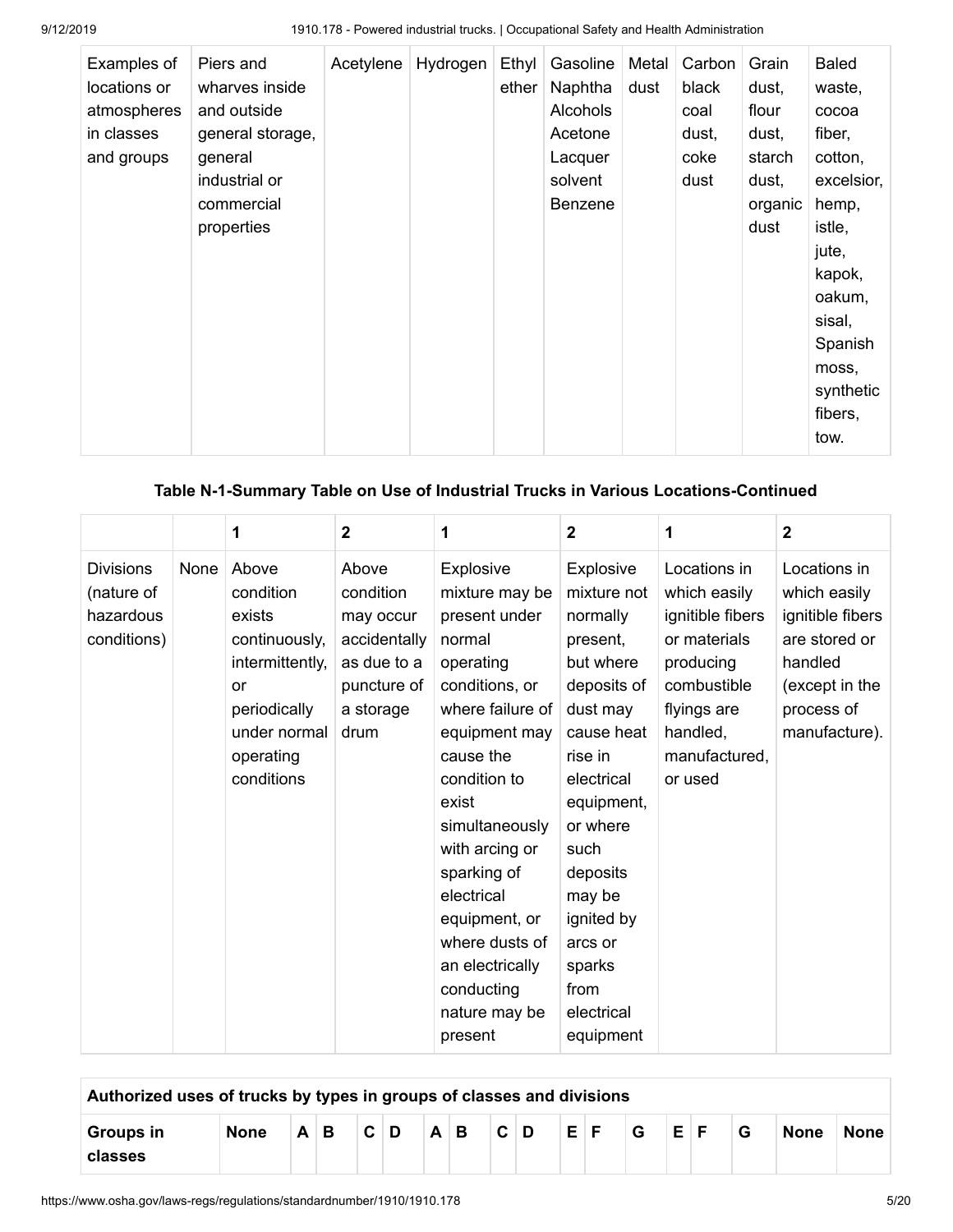| Type of truck<br>authorized: |                  |            |            |            |                    |            |            |            |                    |        |            |
|------------------------------|------------------|------------|------------|------------|--------------------|------------|------------|------------|--------------------|--------|------------|
| Diesel:                      |                  |            |            |            |                    |            |            |            |                    |        |            |
| Type D                       | $D^{**}$         |            |            |            |                    |            |            |            |                    |        |            |
| Type DS                      |                  |            |            |            | <b>DS</b>          |            |            |            | <b>DS</b>          |        | <b>DS</b>  |
| Type DY                      |                  |            |            |            | DY                 |            |            |            | <b>DY</b>          | DY     | DY         |
| Electric:                    |                  |            |            |            |                    |            |            |            |                    |        |            |
| Type E                       | $E^{**}$         |            |            |            |                    |            |            |            |                    |        | E          |
| Type ES                      |                  |            |            |            | ES                 |            |            |            | <b>ES</b>          |        | ES         |
| Type EE                      |                  |            |            |            | EE                 |            |            |            | EE                 | EE     | EE         |
| Type EX                      |                  |            | EX         |            | EX                 | EX         | EX         |            | EX                 | EX     | EX         |
| Gasoline:                    |                  |            |            |            |                    |            |            |            |                    |        |            |
| Type G                       | $G^{\star\star}$ |            |            |            |                    |            |            |            |                    |        |            |
| Type GS                      |                  |            |            |            | GS                 |            |            |            | GS                 |        | GS         |
| LP-Gas:                      |                  |            |            |            |                    |            |            |            |                    |        |            |
| Type LP                      | $LP**$           |            |            |            |                    |            |            |            |                    |        |            |
| Type LPS                     |                  |            |            |            | <b>LPS</b>         |            |            |            | <b>LPS</b>         |        | <b>LPS</b> |
| Paragraph Ref.<br>in No. 505 | 210.211          | 201<br>(a) | 203<br>(a) | 209<br>(a) | 204<br>(a),<br>(b) | 202<br>(a) | 205<br>(a) | 209<br>(a) | 206<br>(a),<br>(b) | 207(a) | 208<br>(a) |

\*\*Trucks conforming to these types may also be used-see subdivision  $(c)(2)(x)$  and  $(c)(2)(xii)$  of this section.

# 1910.178(c)(2)(v)

In locations used for the storage of hazardous liquids in sealed containers or liquefied or compressed gases in containers, approved power-operated industrial trucks designated as DS, ES, GS, or LPS may be used. This classification includes locations where volatile flammable liquids or flammable gases or vapors are used, but which, would become hazardous only in case of an accident or of some unusual operating condition. The quantity of hazardous material that might escape in case of accident, the adequacy of ventilating equipment, the total area involved, and the record of the industry or business with respect to explosions or fires are all factors that should receive consideration in determining whether or not the DS or DY, ES, EE, GS, LPS designated truck possesses sufficient safeguards for the location. Piping without valves, checks, meters and similar devices would not ordinarily be deemed to introduce a hazardous condition even though used for hazardous liquids or gases. Locations used for the storage of hazardous liquids or of liquified or compressed gases in sealed containers would not normally be considered hazardous unless subject to other hazardous conditions also.

# 1910.178(c)(2)(vi)(a)

Only approved power operated industrial trucks designated as EX shall be used in atmospheres in which combustible dust is or may be in suspension continuously, intermittently, or periodically under normal operating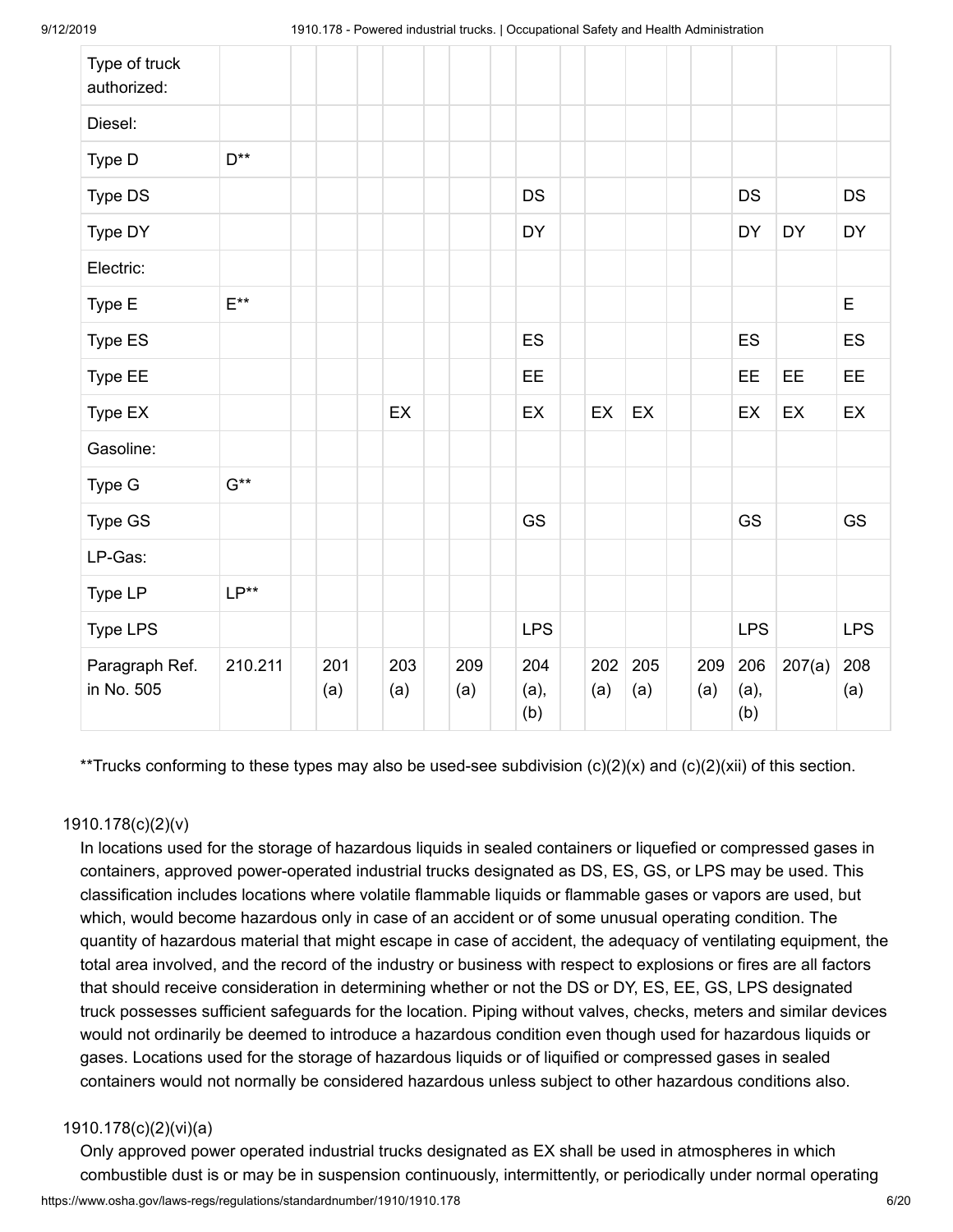conditions, in quantities sufficient to produce explosive or ignitable mixtures, or where mechanical failure or abnormal operation of machinery or equipment might cause such mixtures to be produced.

## 1910.178(c)(2)(vi)(b)

The EX classification usually includes the working areas of grain handling and storage plants, room containing grinders or pulverizers, cleaners, graders, scalpers, open conveyors or spouts, open bins or hoppers, mixers, or blenders, automatic or hopper scales, packing machinery, elevator heads and boots, stock distributors, dust and stock collectors (except all-metal collectors vented to the outside), and all similar dust producing machinery and equipment in grain processing plants, starch plants, sugar pulverizing plants, malting plants, hay grinding plants, and other occupancies of similar nature; coal pulverizing plants (except where the pulverizing equipment is essentially dust tight); all working areas where metal dusts and powders are produced, processed, handled, packed, or stored (except in tight containers); and other similar locations where combustible dust may, under normal operating conditions, be present in the air in quantities sufficient to produce explosive or ignitable mixtures.

## 1910.178(c)(2)(vii)

Only approved power-operated industrial trucks designated as DY, EE, or EX shall be used in atmospheres in which combustible dust will not normally be in suspension in the air or will not be likely to be thrown into suspension by the normal operation of equipment or apparatus in quantities sufficient to produce explosive or ignitable mixtures but where deposits or accumulations of such dust may be ignited by arcs or sparks originating in the truck.

## 1910.178(c)(2)(viii)

Only approved power-operated industrial trucks designated as DY, EE, or EX shall be used in locations which are hazardous because of the presence of easily ignitable fibers or flyings but in which such fibers or flyings are not likely to be in suspension in the air in quantities sufficient to produce ignitable mixtures.

# 1910.178(c)(2)(ix)

Only approved power-operated industrial trucks designated as DS, DY, ES, EE, EX, GS, or LPS shall be used in locations where easily ignitable fibers are stored or handled, including outside storage, but are not being processed or manufactured. Industrial trucks designated as E, which have been previously used in these locations may be continued in use.

# 1910.178(c)(2)(x)

On piers and wharves handling general cargo, any approved power-operated industrial truck designated as Type D, E, G, or LP may be used, or trucks which conform to the requirements for these types may be used.

# 1910.178(c)(2)(xi)

If storage warehouses and outside storage locations are hazardous only the approved power-operated industrial truck specified for such locations in this paragraph (c)(2) shall be used. If not classified as hazardous, any approved power-operated industrial truck designated as Type D, E, G, or LP may be used, or trucks which conform to the requirements for these types may be used.

# 1910.178(c)(2)(xii)

If general industrial or commercial properties are hazardous, only approved power-operated industrial trucks specified for such locations in this paragraph (c)(2) shall be used. If not classified as hazardous, any approved power-operated industrial truck designated as Type D, E, G, or LP may be used, or trucks which conform to the requirements of these types may be used.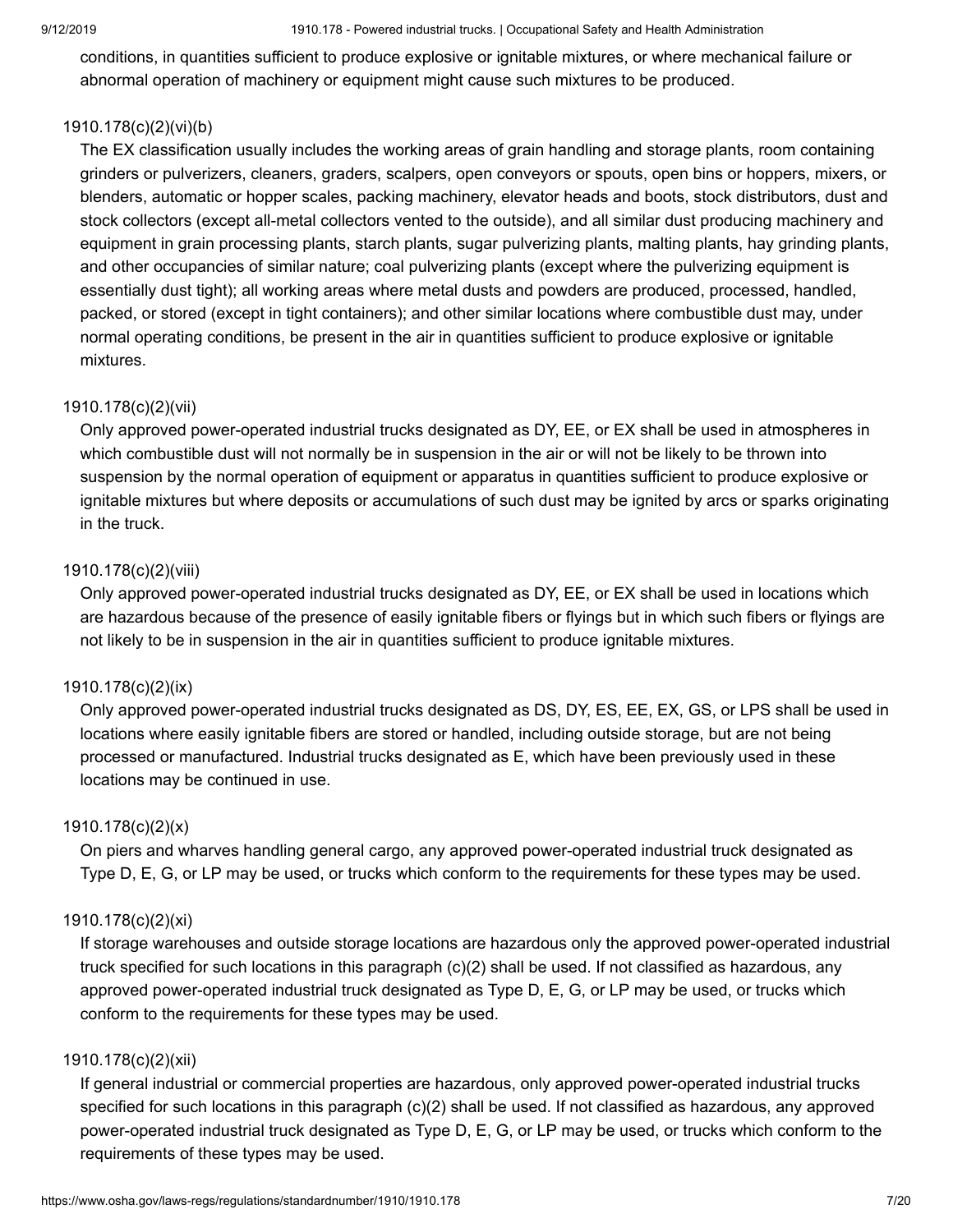## [1910.178\(d\)](https://www.osha.gov/laws-regs/interlinking/standards/1910.178(d))

*Converted industrial trucks*. Power-operated industrial trucks that have been originally approved for the use of gasoline for fuel, when converted to the use of liquefied petroleum gas fuel in accordance with paragraph (q) of this section, may be used in those locations where G, GS or LP, and LPS designated trucks have been specified in the preceding paragraphs.

## 1910.178(e)

*Safety guards*.

# [1910.178\(e\)\(1\)](https://www.osha.gov/laws-regs/interlinking/standards/1910.178(e)(1))

High Lift Rider trucks shall be fitted with an overhead guard manufactured in accordance with paragraph (a)(2) of this section, unless operating conditions do not permit.

# 1910.178(e)(2)

If the type of load presents a hazard, the user shall equip fork trucks with a vertical load backrest extension manufactured in accordance with paragraph (a)(2) of this section.

# 1910.178(f)

*Fuel handling and storage*.

# 1910.178(f)(1)

The storage and handling of liquid fuels such as gasoline and diesel fuel shall be in accordance with NFPA Flammable and Combustible Liquids Code (NFPA No. 30-1969), which is incorporated by reference as specified in §1910.6.

# [1910.178\(f\)\(2\)](https://www.osha.gov/laws-regs/interlinking/standards/1910.178(f)(2))

The storage and handling of liquefied petroleum gas fuel shall be in accordance with NFPA Storage and Handling of Liquefied Petroleum Gases (NFPA No. 58-1969), which is incorporated by reference as specified in §1910.6.

# 1910.178(g)

*Changing and charging storage batteries*.

# 1910.178(g)(1)

Battery charging installations shall be located in areas designated for that purpose.

# [1910.178\(g\)\(2\)](https://www.osha.gov/laws-regs/interlinking/standards/1910.178(g)(2))

Facilities shall be provided for flushing and neutralizing spilled electrolyte, for fire protection, for protecting charging apparatus from damage by trucks, and for adequate ventilation for dispersal of fumes from gassing batteries.

## 1910.178(g)(3) [Reserved]

# 1910.178(g)(4)

A conveyor, overhead hoist, or equivalent material handling equipment shall be provided for handling batteries.

# [1910.178\(g\)\(5\)](https://www.osha.gov/laws-regs/interlinking/standards/1910.178(g)(5))

Reinstalled batteries shall be properly positioned and secured in the truck.

https://www.osha.gov/laws-regs/regulations/standardnumber/1910/1910.178 8/20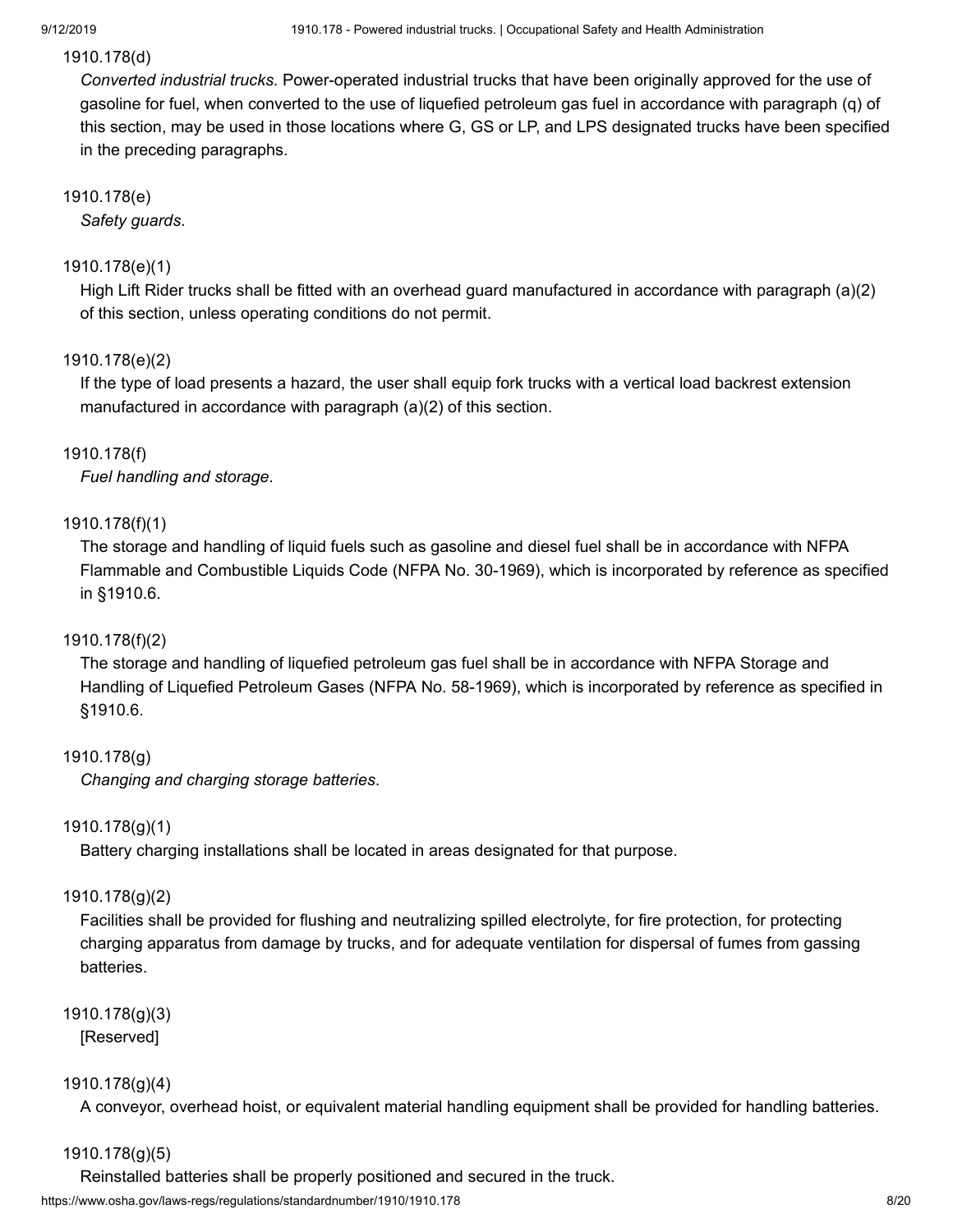#### 1910.178(g)(6)

A carboy tilter or siphon shall be provided for handling electrolyte.

#### 1910.178(g)(7)

When charging batteries, acid shall be poured into water; water shall not be poured into acid.

#### 1910.178(g)(8)

Trucks shall be properly positioned and brake applied before attempting to change or charge batteries.

#### 1910.178(g)(9)

Care shall be taken to assure that vent caps are functioning. The battery (or compartment) cover(s) shall be open to dissipate heat.

## [1910.178\(g\)\(10\)](https://www.osha.gov/laws-regs/interlinking/standards/1910.178(g)(10))

Smoking shall be prohibited in the charging area.

#### 1910.178(g)(11)

Precautions shall be taken to prevent open flames, sparks, or electric arcs in battery charging areas.

#### 1910.178(g)(12)

Tools and other metallic objects shall be kept away from the top of uncovered batteries.

#### 1910.178(h)

*Lighting for operating areas*.

#### 1910.178(h)(1)

[Reserved]

#### 1910.178(h)(2)

Where general lighting is less than 2 lumens per square foot, auxiliary directional lighting shall be provided on the truck.

#### 1910.178(i)

*Control of noxious gases and fumes*.

# 1910.178(i)(1)

Concentration levels of carbon monoxide gas created by powered industrial truck operations shall not exceed the levels specified in §1910.1000.

#### 1910.178(j)

*Dockboards (bridge plates)*. See subpart D of this part.

1910.178(k)

*Trucks and railroad cars*.

## [1910.178\(k\)\(1\)](https://www.osha.gov/laws-regs/interlinking/standards/1910.178(k)(1))

The brakes of highway trucks shall be set and wheel chocks placed under the rear wheels to prevent the trucks from rolling while they are boarded with powered industrial trucks.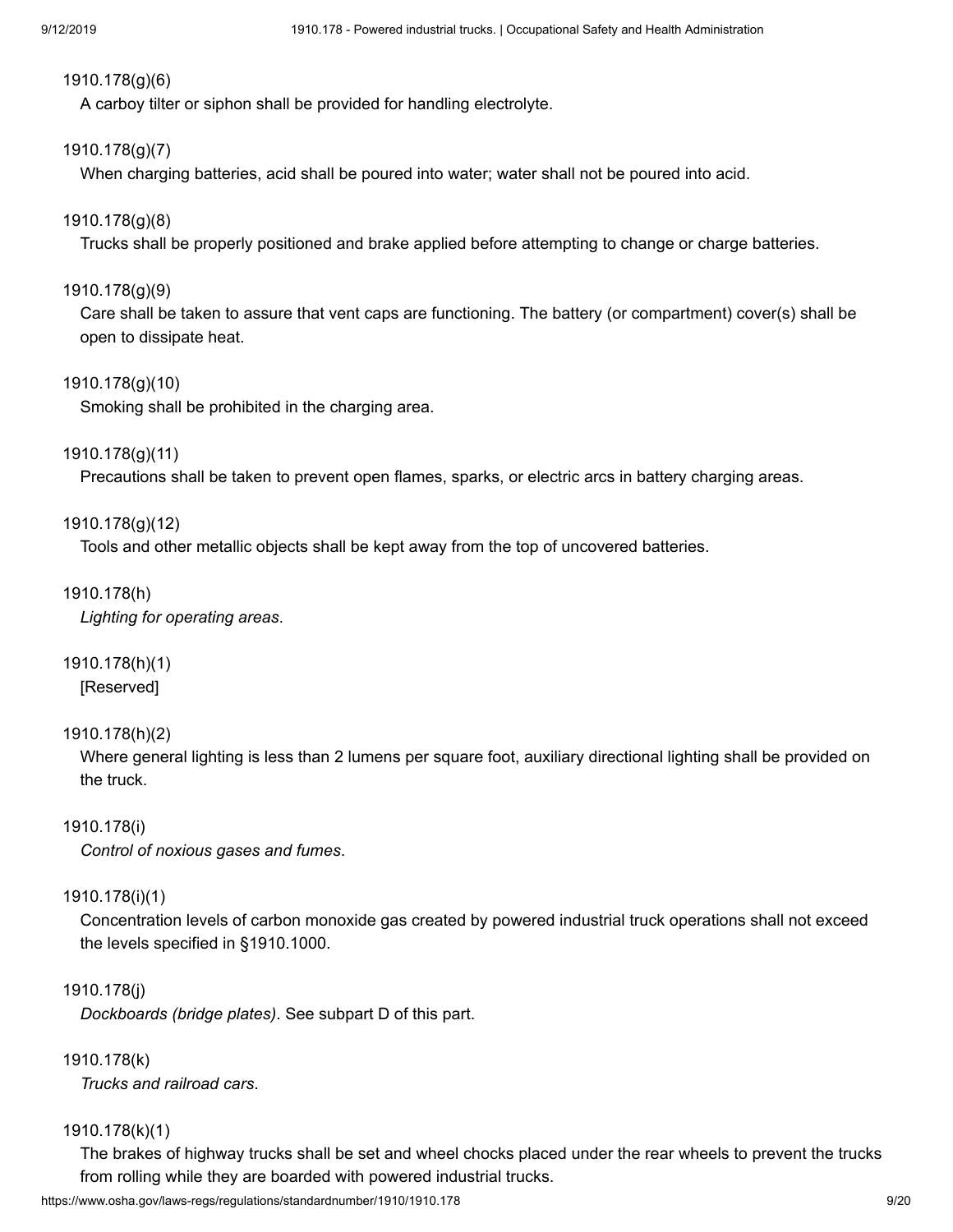#### 1910.178(k)(2)

Wheel stops or other recognized positive protection shall be provided to prevent railroad cars from moving during loading or unloading operations.

#### [1910.178\(k\)\(3\)](https://www.osha.gov/laws-regs/interlinking/standards/1910.178(k)(3))

Fixed jacks may be necessary to support a semitrailer and prevent upending during the loading or unloading when the trailer is not coupled to a tractor.

#### 1910.178(k)(4)

Positive protection shall be provided to prevent railroad cars from being moved while dockboards or bridge plates are in position.

[1910.178\(l\)](https://www.osha.gov/laws-regs/interlinking/standards/1910.178(l)) Operator training.

[1910.178\(l\)\(1\)](https://www.osha.gov/laws-regs/interlinking/standards/1910.178(l)(1))

*Safe operation*.

#### [1910.178\(l\)\(1\)\(i\)](https://www.osha.gov/laws-regs/interlinking/standards/1910.178(l)(1)(i))

The employer shall ensure that each powered industrial truck operator is competent to operate a powered industrial truck safely, as demonstrated by the successful completion of the training and evaluation specified in this paragraph (l).

#### 1910.178(l)(1)(ii)

Prior to permitting an employee to operate a powered industrial truck (except for training purposes), the employer shall ensure that each operator has successfully completed the training required by this paragraph (l), except as permitted by paragraph (l)(5).

#### 1910.178(l)(2)

*Training program implementation*.

#### 1910.178(l)(2)(i)

Trainees may operate a powered industrial truck only:

#### 1910.178(l)(2)(i)(A)

Under the direct supervision of persons who have the knowledge, training, and experience to train operators and evaluate their competence; and

#### 1910.178(l)(2)(i)(B)

Where such operation does not endanger the trainee or other employees.

#### [1910.178\(l\)\(2\)\(ii\)](https://www.osha.gov/laws-regs/interlinking/standards/1910.178(l)(2)(ii))

Training shall consist of a combination of formal instruction (e.g., lecture, discussion, interactive computer learning, video tape, written material), practical training (demonstrations performed by the trainer and practical exercises performed by the trainee), and evaluation of the operator's performance in the workplace.

[1910.178\(l\)\(2\)\(iii\)](https://www.osha.gov/laws-regs/interlinking/standards/1910.178(l)(2)(iii))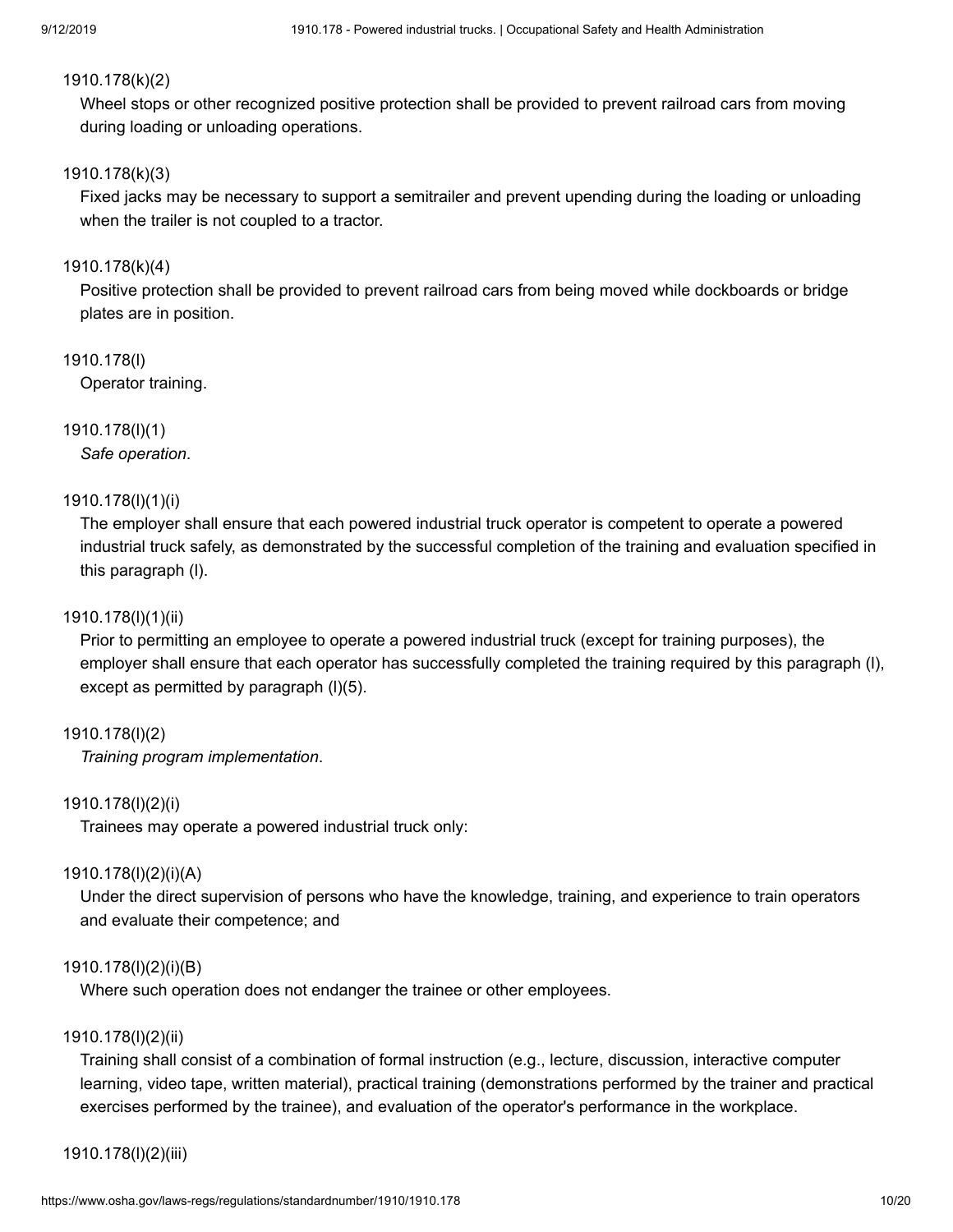All operator training and evaluation shall be conducted by persons who have the knowledge, training, and experience to train powered industrial truck operators and evaluate their competence.

## [1910.178\(l\)\(3\)](https://www.osha.gov/laws-regs/interlinking/standards/1910.178(l)(3))

*Training program content*. Powered industrial truck operators shall receive initial training in the following topics, except in topics which the employer can demonstrate are not applicable to safe operation of the truck in the employer's workplace.

[1910.178\(l\)\(3\)\(i\)](https://www.osha.gov/laws-regs/interlinking/standards/1910.178(l)(3)(i))

Truck-related topics:

1910.178(l)(3)(i)(A)

Operating instructions, warnings, and precautions for the types of truck the operator will be authorized to operate;

1910.178(l)(3)(i)(B)

Differences between the truck and the automobile;

1910.178(l)(3)(i)(C) Truck controls and instrumentation: where they are located, what they do, and how they work;

1910.178(l)(3)(i)(D) Engine or motor operation;

1910.178(l)(3)(i)(E) Steering and maneuvering;

1910.178(l)(3)(i)(F) Visibility (including restrictions due to loading);

1910.178(l)(3)(i)(G) Fork and attachment adaptation, operation, and use limitations;

1910.178(l)(3)(i)(H) Vehicle capacity;

1910.178(l)(3)(i)(I) Vehicle stability;

1910.178(l)(3)(i)(J) Any vehicle inspection and maintenance that the operator will be required to perform;

1910.178(l)(3)(i)(K) Refueling and/or charging and recharging of batteries;

1910.178(l)(3)(i)(L) Operating limitations;

https://www.osha.gov/laws-regs/regulations/standardnumber/1910/1910.178 11/20 [1910.178\(l\)\(3\)\(i\)\(M\)](https://www.osha.gov/laws-regs/interlinking/standards/1910.178(l)(3)(i)(M))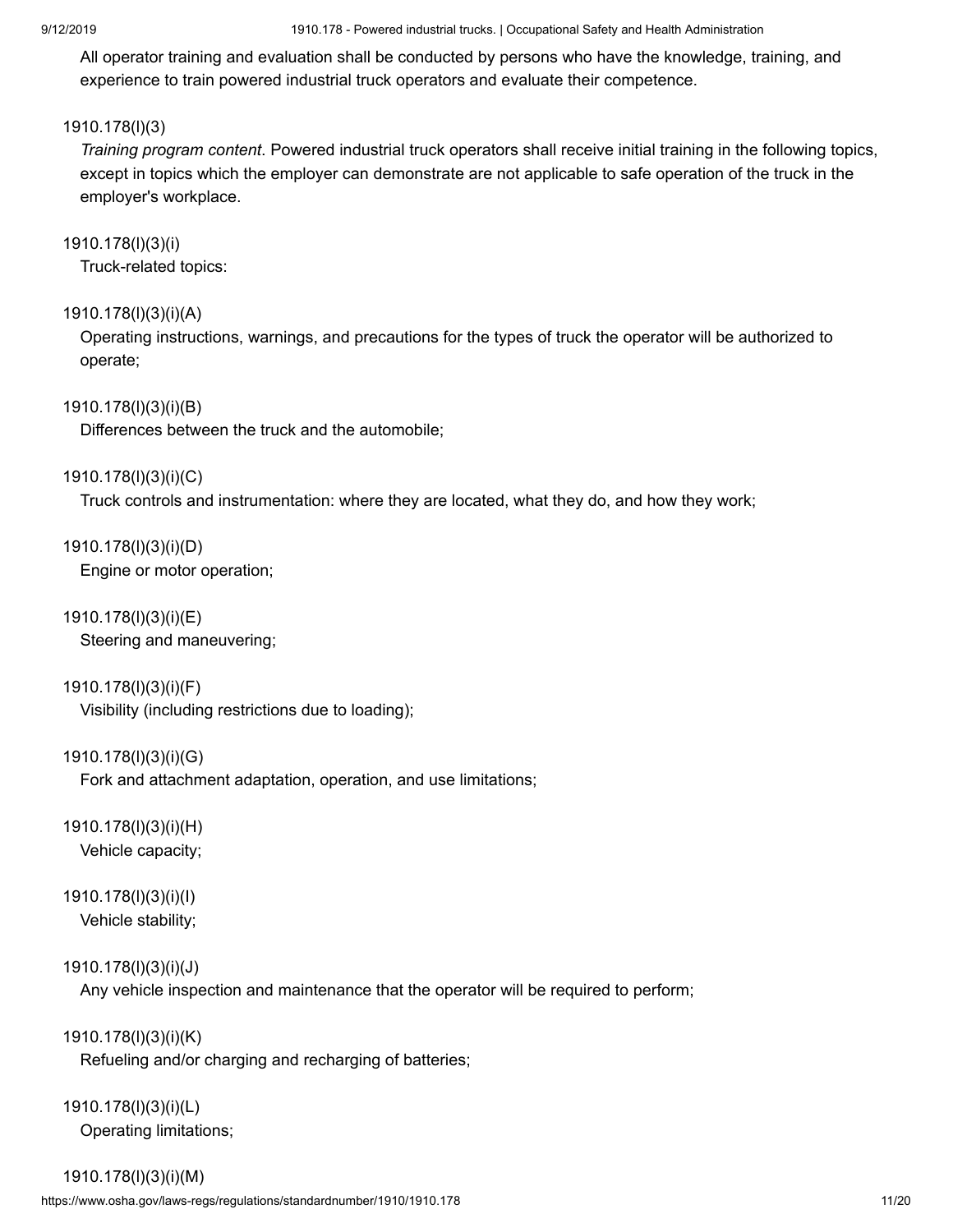Any other operating instructions, warnings, or precautions listed in the operator's manual for the types of vehicle that the employee is being trained to operate.

[1910.178\(l\)\(3\)\(ii\)](https://www.osha.gov/laws-regs/interlinking/standards/1910.178(l)(3)(ii)) Workplace-related topics:

1910.178(l)(3)(ii)(A) Surface conditions where the vehicle will be operated;

# 1910.178(l)(3)(ii)(B)

Composition of loads to be carried and load stability;

1910.178(l)(3)(ii)(C) Load manipulation, stacking, and unstacking;

1910.178(l)(3)(ii)(D) Pedestrian traffic in areas where the vehicle will be operated;

1910.178(l)(3)(ii)(E) Narrow aisles and other restricted places where the vehicle will be operated;

1910.178(l)(3)(ii)(F)

Hazardous (classified) locations where the vehicle will be operated;

1910.178(l)(3)(ii)(G)

Ramps and other sloped surfaces that could affect the vehicle's stability;

1910.178(l)(3)(ii)(H)

Closed environments and other areas where insufficient ventilation or poor vehicle maintenance could cause a buildup of carbon monoxide or diesel exhaust;

1910.178(l)(3)(ii)(I)

Other unique or potentially hazardous environmental conditions in the workplace that could affect safe operation.

1910.178(l)(3)(iii)

The requirements of this section.

# [1910.178\(l\)\(4\)](https://www.osha.gov/laws-regs/interlinking/standards/1910.178(l)(4))

*Refresher training and evaluation*.

#### 1910.178(l)(4)(i)

Refresher training, including an evaluation of the effectiveness of that training, shall be conducted as required by paragraph (l)(4)(ii) to ensure that the operator has the knowledge and skills needed to operate the powered industrial truck safely.

1910.178(l)(4)(ii)

Refresher training in relevant topics shall be provided to the operator when: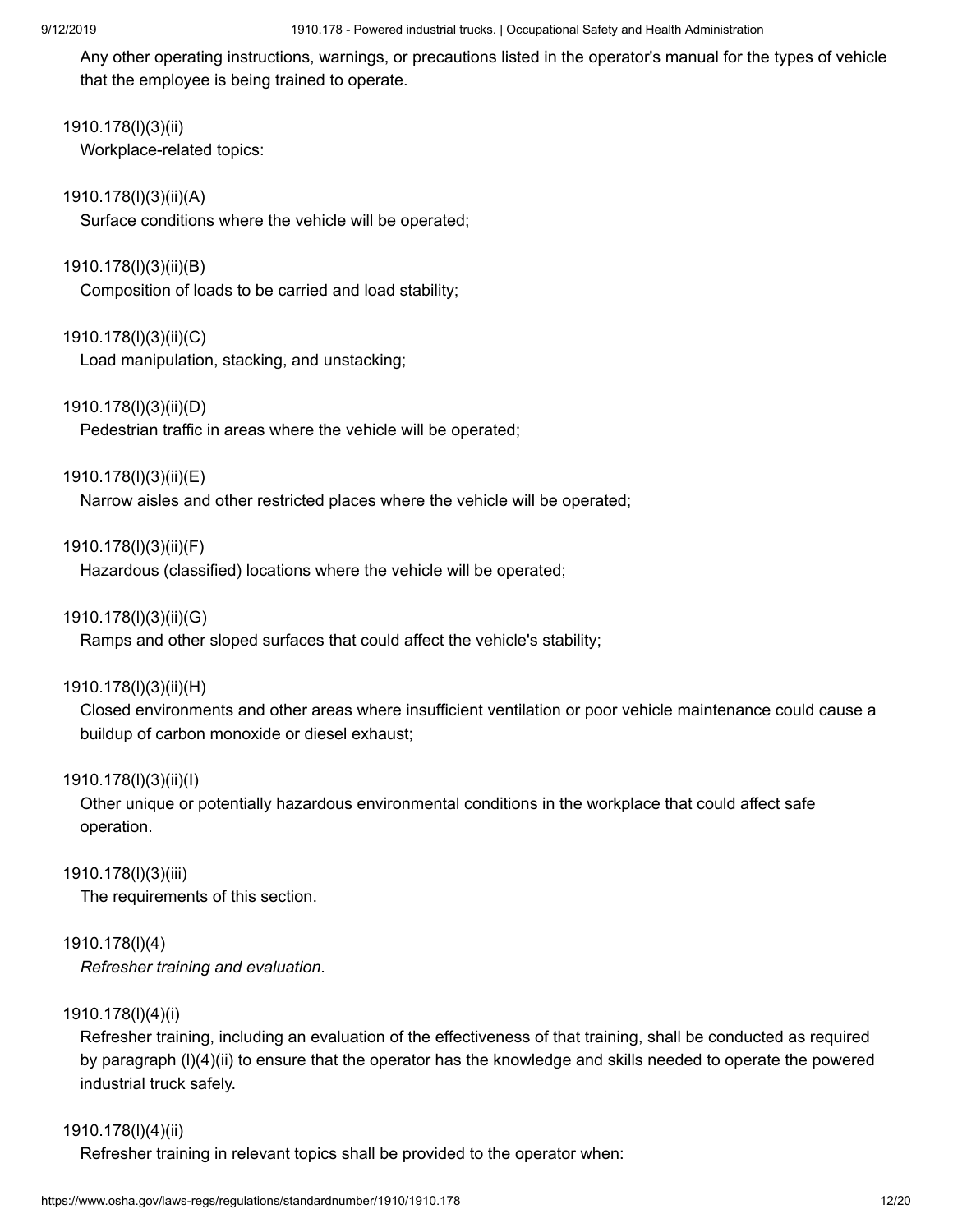## [1910.178\(l\)\(4\)\(ii\)\(A\)](https://www.osha.gov/laws-regs/interlinking/standards/1910.178(l)(4)(ii)(A))

The operator has been observed to operate the vehicle in an unsafe manner;

## [1910.178\(l\)\(4\)\(ii\)\(B\)](https://www.osha.gov/laws-regs/interlinking/standards/1910.178(l)(4)(ii)(B))

The operator has been involved in an accident or near-miss incident;

## [1910.178\(l\)\(4\)\(ii\)\(C\)](https://www.osha.gov/laws-regs/interlinking/standards/1910.178(l)(4)(ii)(C))

The operator has received an evaluation that reveals that the operator is not operating the truck safely;

## 1910.178(l)(4)(ii)(D)

The operator is assigned to drive a different type of truck; or

## 1910.178(l)(4)(ii)(E)

A condition in the workplace changes in a manner that could affect safe operation of the truck.

## [1910.178\(l\)\(4\)\(iii\)](https://www.osha.gov/laws-regs/interlinking/standards/1910.178(l)(4)(iii))

An evaluation of each powered industrial truck operator's performance shall be conducted at least once every three years.

# 1910.178(l)(5)

*Avoidance of duplicative training*. If an operator has previously received training in a topic specified in paragraph (l)(3) of this section, and such training is appropriate to the truck and working conditions encountered, additional training in that topic is not required if the operator has been evaluated and found competent to operate the truck safely.

# [1910.178\(l\)\(6\)](https://www.osha.gov/laws-regs/interlinking/standards/1910.178(l)(6))

*Certification*. The employer shall certify that each operator has been trained and evaluated as required by this paragraph (l). The certification shall include the name of the operator, the date of the training, the date of the evaluation, and the identity of the person(s) performing the training or evaluation.

# 1910.178(l)(7)

*Dates*. The employer shall ensure that operators of powered industrial trucks are trained, as appropriate, by the dates shown in the following table.

| If the employee was hired: | The initial training and evaluation of that employee must be completed: |
|----------------------------|-------------------------------------------------------------------------|
| Before December 1, 1999    | By December 1, 1999.                                                    |
| After December 1, 1999     | Before the employee is assigned to operate a powered industrial truck.  |

#### 1910.178(l)(8)

Appendix A to this section provides non-mandatory guidance to assist employers in implementing this paragraph (l). This appendix does not add to, alter, or reduce the requirements of this section.

1910.178(m) *Truck operations*.

1910.178(m)(1)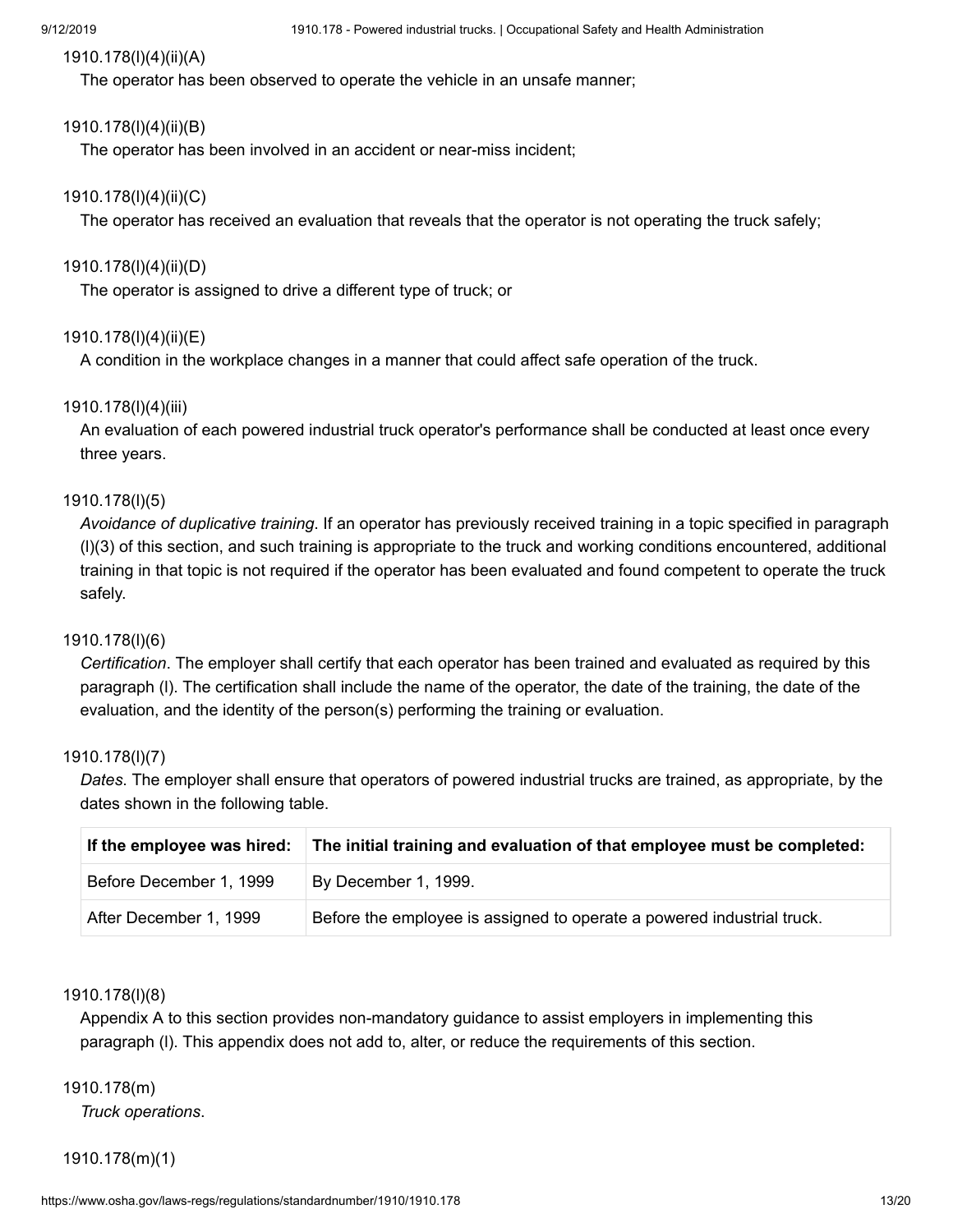Trucks shall not be driven up to anyone standing in front of a bench or other fixed object.

#### [1910.178\(m\)\(2\)](https://www.osha.gov/laws-regs/interlinking/standards/1910.178(m)(2))

No person shall be allowed to stand or pass under the elevated portion of any truck, whether loaded or empty.

#### 1910.178(m)(3)

Unauthorized personnel shall not be permitted to ride on powered industrial trucks. A safe place to ride shall be provided where riding of trucks is authorized.

#### 1910.178(m)(4)

The employer shall prohibit arms or legs from being placed between the uprights of the mast or outside the running lines of the truck.

#### 1910.178(m)(5)(i)

When a powered industrial truck is left unattended, load engaging means shall be fully lowered, controls shall be neutralized, power shall be shut off, and brakes set. Wheels shall be blocked if the truck is parked on an incline.

#### [1910.178\(m\)\(5\)\(ii\)](https://www.osha.gov/laws-regs/interlinking/standards/1910.178(m)(5)(ii))

A powered industrial truck is unattended when the operator is 25 ft. or more away from the vehicle which remains in his view, or whenever the operator leaves the vehicle and it is not in his view.

#### [1910.178\(m\)\(5\)\(iii\)](https://www.osha.gov/laws-regs/interlinking/standards/1910.178(m)(5)(iii))

When the operator of an industrial truck is dismounted and within 25 ft. of the truck still in his view, the load engaging means shall be fully lowered, controls neutralized, and the brakes set to prevent movement.

#### [1910.178\(m\)\(6\)](https://www.osha.gov/laws-regs/interlinking/standards/1910.178(m)(6))

A safe distance shall be maintained from the edge of ramps or platforms while on any elevated dock, or platform or freight car. Trucks shall not be used for opening or closing freight doors.

#### [1910.178\(m\)\(7\)](https://www.osha.gov/laws-regs/interlinking/standards/1910.178(m)(7))

Brakes shall be set and wheel blocks shall be in place to prevent movement of trucks, trailers, or railroad cars while loading or unloading. Fixed jacks may be necessary to support a semitrailer during loading or unloading when the trailer is not coupled to a tractor. The flooring of trucks, trailers, and railroad cars shall be checked for breaks and weakness before they are driven onto.

#### 1910.178(m)(8)

There shall be sufficient headroom under overhead installations, lights, pipes, sprinkler system, etc.

#### 1910.178(m)(9)

An overhead guard shall be used as protection against falling objects. It should be noted that an overhead guard is intended to offer protection from the impact of small packages, boxes, bagged material, etc., representative of the job application, but not to withstand the impact of a falling capacity load.

#### 1910.178(m)(10)

A load backrest extension shall be used whenever necessary to minimize the possibility of the load or part of it from falling rearward.

#### 1910.178(m)(11)

Only approved industrial trucks shall be used in hazardous locations.

#### https://www.osha.gov/laws-regs/regulations/standardnumber/1910/1910.178 14/20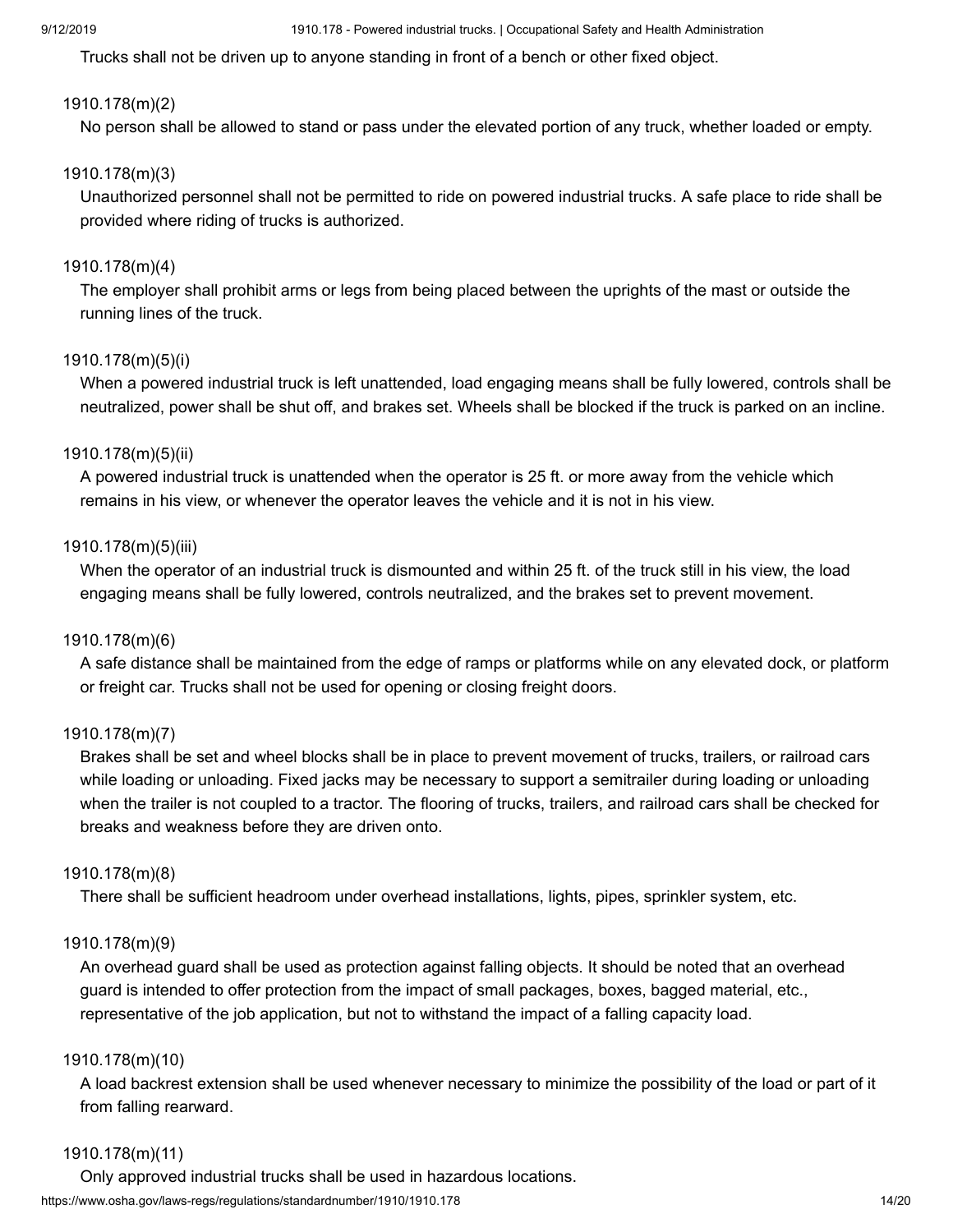# 1910.178(m)(12) [Reserved]

# 1910.178(m)(13) [Reserved]

# 1910.178(m)(14)

Fire aisles, access to stairways, and fire equipment shall be kept clear.

# [1910.178\(n\)](https://www.osha.gov/laws-regs/interlinking/standards/1910.178(n))

*Traveling*.

# 1910.178(n)(1)

All traffic regulations shall be observed, including authorized plant speed limits. A safe distance shall be maintained approximately three truck lengths from the truck ahead, and the truck shall be kept under control at all times.

## 1910.178(n)(2)

The right of way shall be yielded to ambulances, fire trucks, or other vehicles in emergency situations.

# 1910.178(n)(3)

Other trucks traveling in the same direction at intersections, blind spots, or other dangerous locations shall not be passed.

# [1910.178\(n\)\(4\)](https://www.osha.gov/laws-regs/interlinking/standards/1910.178(n)(4))

The driver shall be required to slow down and sound the horn at cross aisles and other locations where vision is obstructed. If the load being carried obstructs forward view, the driver shall be required to travel with the load trailing.

# 1910.178(n)(5)

Railroad tracks shall be crossed diagonally wherever possible. Parking closer than 8 feet from the center of railroad tracks is prohibited.

#### 1910.178(n)(6)

The driver shall be required to look in the direction of, and keep a clear view of the path of travel.

#### 1910.178(n)(7)

Grades shall be ascended or descended slowly.

#### 1910.178(n)(7)(i)

When ascending or descending grades in excess of 10 percent, loaded trucks shall be driven with the load upgrade.

1910.178(n)(7)(ii) [Reserved]

1910.178(n)(7)(iii)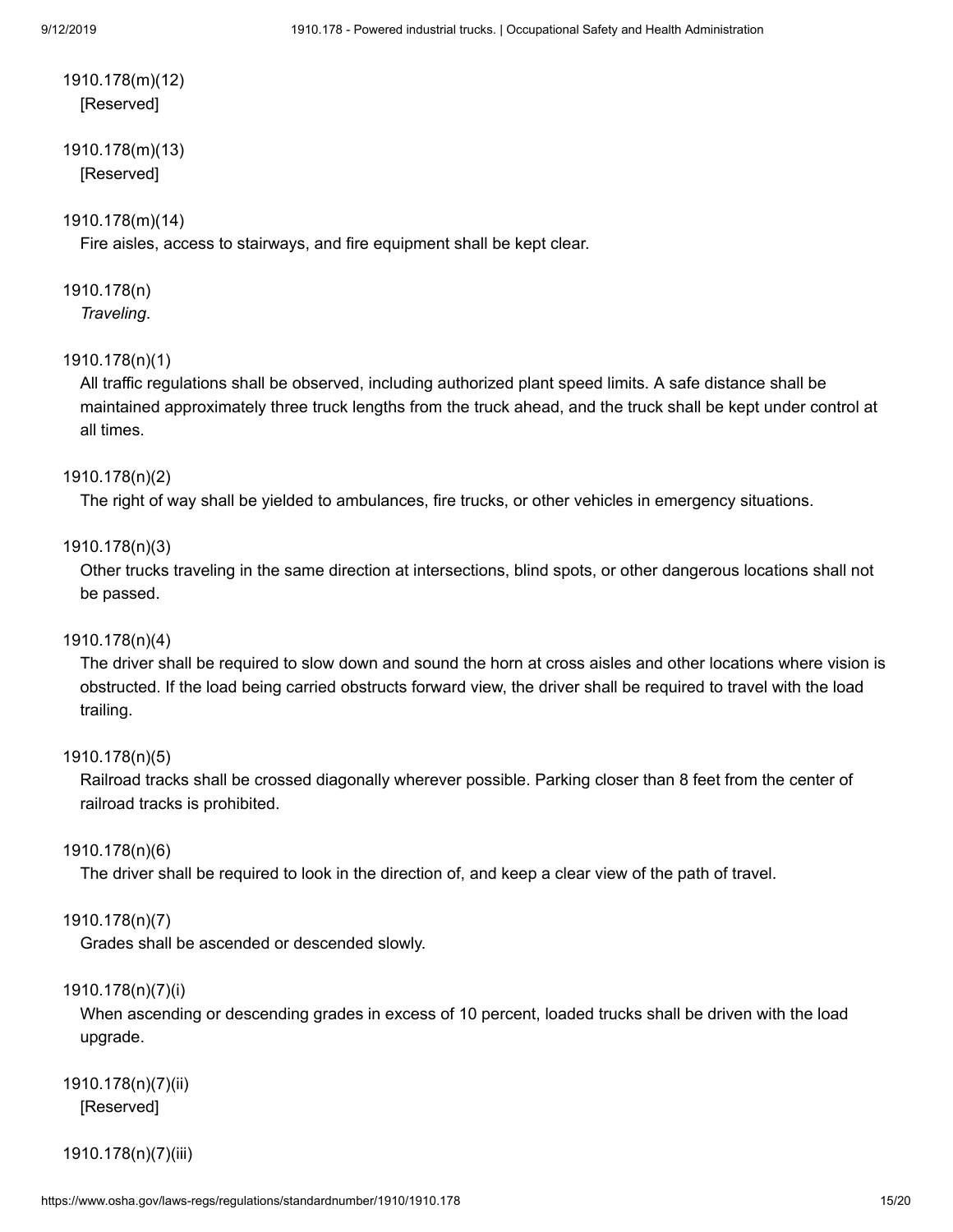On all grades the load and load engaging means shall be tilted back if applicable, and raised only as far as necessary to clear the road surface.

## [1910.178\(n\)\(8\)](https://www.osha.gov/laws-regs/interlinking/standards/1910.178(n)(8))

Under all travel conditions the truck shall be operated at a speed that will permit it to be brought to a stop in a safe manner.

## 1910.178(n)(9)

Stunt driving and horseplay shall not be permitted.

## 1910.178(n)(10)

The driver shall be required to slow down for wet and slippery floors.

## 1910.178(n)(11)

Dockboard or bridgeplates, shall be properly secured before they are driven over. Dockboard or bridgeplates shall be driven over carefully and slowly and their rated capacity never exceeded.

## 1910.178(n)(12)

Elevators shall be approached slowly, and then entered squarely after the elevator car is properly leveled. Once on the elevator, the controls shall be neutralized, power shut off, and the brakes set.

## 1910.178(n)(13)

Motorized hand trucks must enter elevator or other confined areas with load end forward.

## 1910.178(n)(14)

Running over loose objects on the roadway surface shall be avoided.

#### [1910.178\(n\)\(15\)](https://www.osha.gov/laws-regs/interlinking/standards/1910.178(n)(15))

While negotiating turns, speed shall be reduced to a safe level by means of turning the hand steering wheel in a smooth, sweeping motion. Except when maneuvering at a very low speed, the hand steering wheel shall be turned at a moderate, even rate.

# 1910.178(o)

*Loading*.

# [1910.178\(o\)\(1\)](https://www.osha.gov/laws-regs/interlinking/standards/1910.178(o)(1))

Only stable or safely arranged loads shall be handled. Caution shall be exercised when handling off-center loads which cannot be centered.

#### 1910.178(o)(2)

Only loads within the rated capacity of the truck shall be handled.

# 1910.178(o)(3)

The long or high (including multiple-tiered) loads which may affect capacity shall be adjusted.

#### 1910.178(o)(4)

Trucks equipped with attachments shall be operated as partially loaded trucks when not handling a load.

#### 1910.178(o)(5)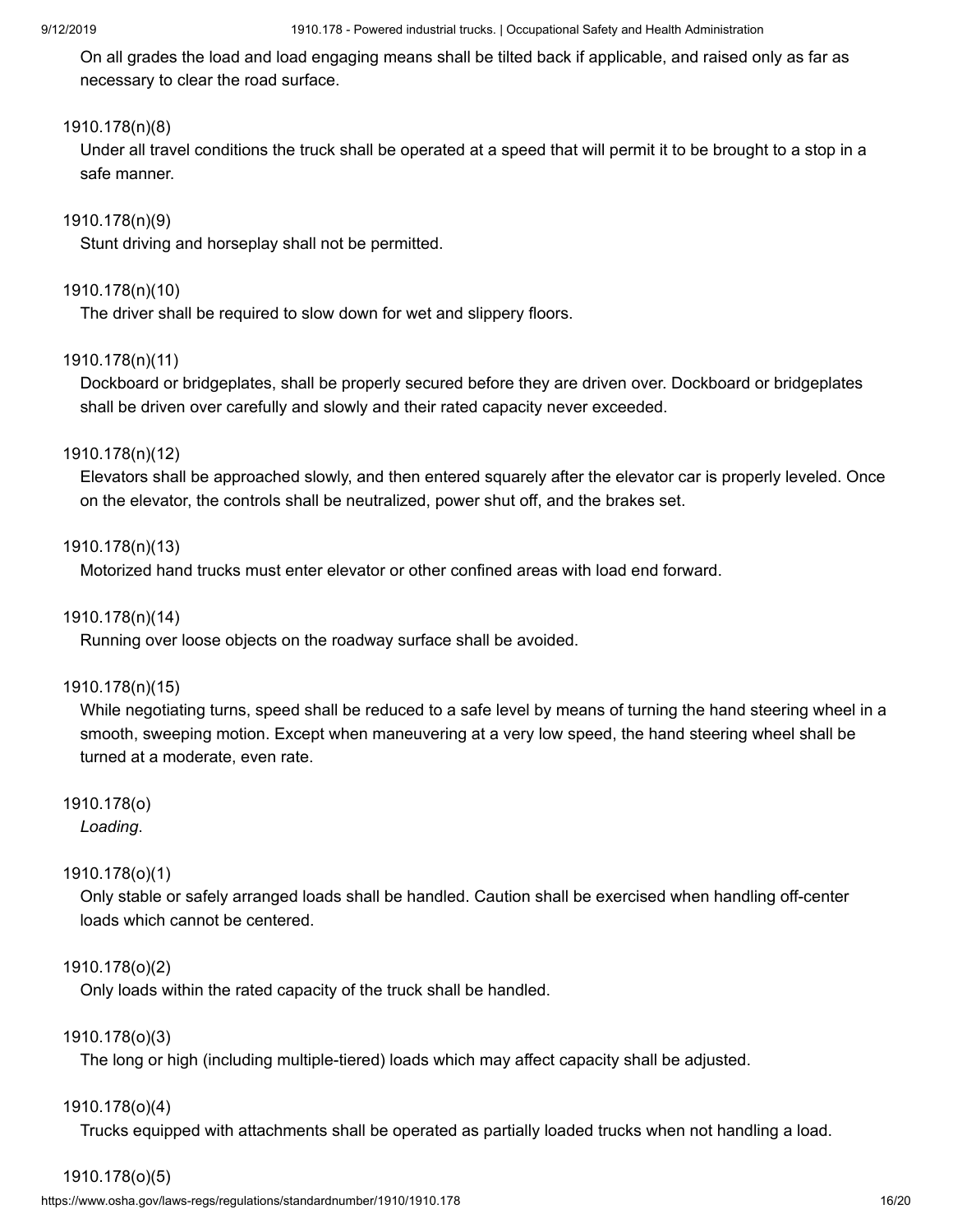A load engaging means shall be placed under the load as far as possible; the mast shall be carefully tilted backward to stabilize the load.

#### 1910.178(o)(6)

Extreme care shall be used when tilting the load forward or backward, particularly when high tiering. Tilting forward with load engaging means elevated shall be prohibited except to pick up a load. An elevated load shall not be tilted forward except when the load is in a deposit position over a rack or stack. When stacking or tiering, only enough backward tilt to stabilize the load shall be used.

## [1910.178\(p\)](https://www.osha.gov/laws-regs/interlinking/standards/1910.178(p))

*Operation of the truck*.

# [1910.178\(p\)\(1\)](https://www.osha.gov/laws-regs/interlinking/standards/1910.178(p)(1))

If at any time a powered industrial truck is found to be in need of repair, defective, or in any way unsafe, the truck shall be taken out of service until it has been restored to safe operating condition.

## 1910.178(p)(2)

Fuel tanks shall not be filled while the engine is running. Spillage shall be avoided.

## 1910.178(p)(3)

Spillage of oil or fuel shall be carefully washed away or completely evaporated and the fuel tank cap replaced before restarting engine.

#### 1910.178(p)(4)

No truck shall be operated with a leak in the fuel system until the leak has been corrected.

#### 1910.178(p)(5)

Open flames shall not be used for checking electrolyte level in storage batteries or gasoline level in fuel tanks.

#### [1910.178\(q\)](https://www.osha.gov/laws-regs/interlinking/standards/1910.178(q))

*Maintenance of industrial trucks*.

#### [1910.178\(q\)\(1\)](https://www.osha.gov/laws-regs/interlinking/standards/1910.178(q)(1))

Any power-operated industrial truck not in safe operating condition shall be removed from service. All repairs shall be made by authorized personnel.

#### 1910.178(q)(2)

No repairs shall be made in Class I, II, and III locations.

#### 1910.178(q)(3)

Those repairs to the fuel and ignition systems of industrial trucks which involve fire hazards shall be conducted only in locations designated for such repairs.

#### 1910.178(q)(4)

Trucks in need of repairs to the electrical system shall have the battery disconnected prior to such repairs.

#### [1910.178\(q\)\(5\)](https://www.osha.gov/laws-regs/interlinking/standards/1910.178(q)(5))

All parts of any such industrial truck requiring replacement shall be replaced only by parts equivalent as to safety with those used in the original design.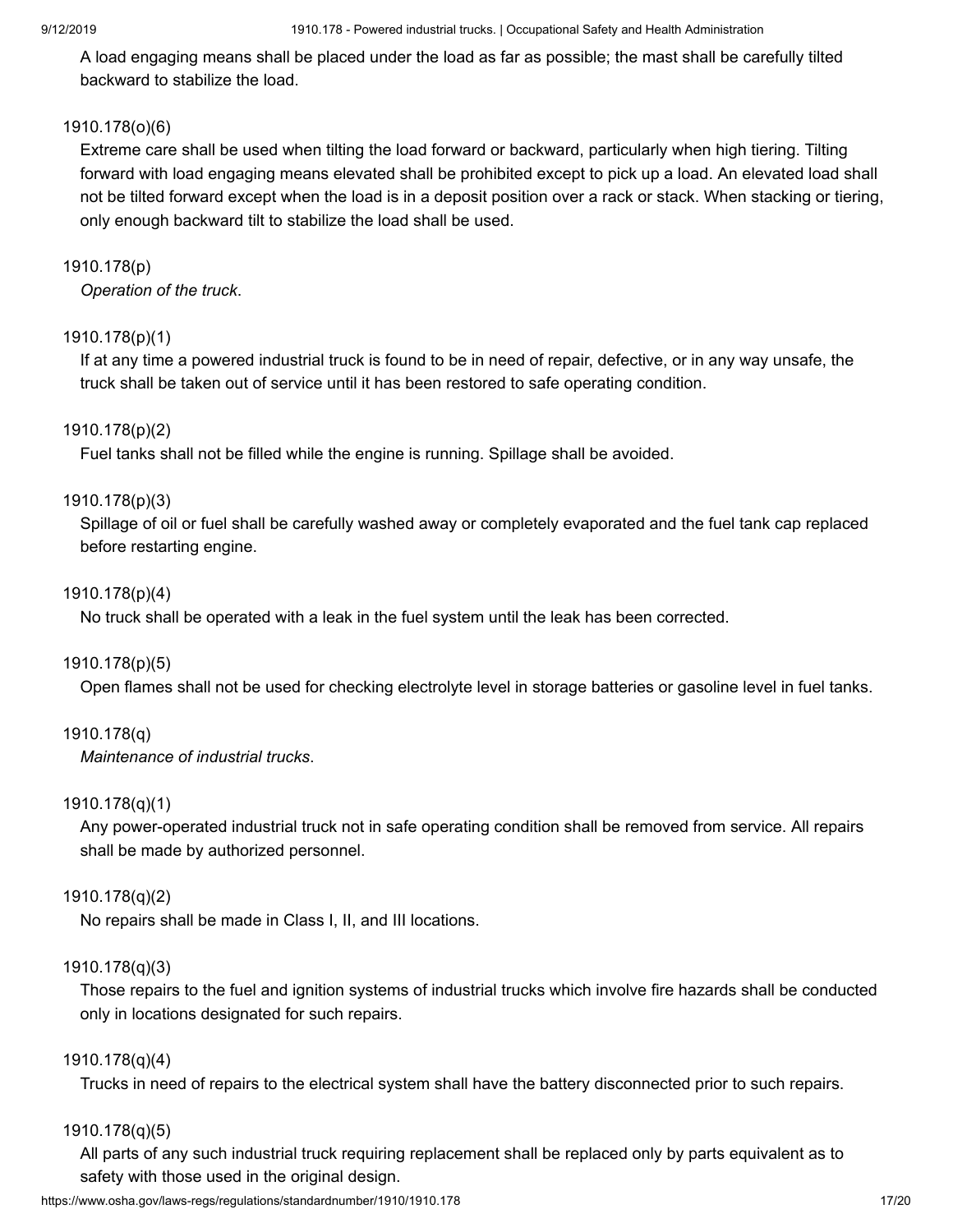#### [1910.178\(q\)\(6\)](https://www.osha.gov/laws-regs/interlinking/standards/1910.178(q)(6))

Industrial trucks shall not be altered so that the relative positions of the various parts are different from what they were when originally received from the manufacturer, nor shall they be altered either by the addition of extra parts not provided by the manufacturer or by the elimination of any parts, except as provided in paragraph (q) (12) of this section. Additional counterweighting of fork trucks shall not be done unless approved by the truck manufacturer.

#### [1910.178\(q\)\(7\)](https://www.osha.gov/laws-regs/interlinking/standards/1910.178(q)(7))

Industrial trucks shall be examined before being placed in service, and shall not be placed in service if the examination shows any condition adversely affecting the safety of the vehicle. Such examination shall be made at least daily.

Where industrial trucks are used on a round-the-clock basis, they shall be examined after each shift. Defects when found shall be immediately reported and corrected.

## 1910.178(q)(8)

Water mufflers shall be filled daily or as frequently as is necessary to prevent depletion of the supply of water below 75 percent of the filled capacity. Vehicles with mufflers having screens or other parts that may become clogged shall not be operated while such screens or parts are clogged. Any vehicle that emits hazardous sparks or flames from the exhaust system shall immediately be removed from service, and not returned to service until the cause for the emission of such sparks and flames has been eliminated.

#### 1910.178(q)(9)

When the temperature of any part of any truck is found to be in excess of its normal operating temperature, thus creating a hazardous condition, the vehicle shall be removed from service and not returned to service until the cause for such overheating has been eliminated.

#### 1910.178(q)(10)

Industrial trucks shall be kept in a clean condition, free of lint, excess oil, and grease. Noncombustible agents should be used for cleaning trucks. Low flash point (below 100 °F.) solvents shall not be used. High flash point (at or above 100 °F.) solvents may be used. Precautions regarding toxicity, ventilation, and fire hazard shall be consonant with the agent or solvent used.

#### 1910.178(q)(11) [Reserved]

#### 1910.178(q)(12)

Industrial trucks originally approved for the use of gasoline for fuel may be converted to liquefied petroleum gas fuel provided the complete conversion results in a truck which embodies the features specified for LP or LPS designated trucks. Such conversion equipment shall be approved. The description of the component parts of this conversion system and the recommended method of installation on specific trucks are contained in the "Listed by Report."

[39 FR 23502, June 27, 1974, as amended at 40 FR 23073, May 28, 1975; 43 FR 49749, Oct. 24, 1978; 49 FR 5322, Feb. 10, 1984; 53 FR 12122, Apr. 12, 1988; 55 FR 32015, Aug. 6, 1990; 61 FR 9227, March 7, 1996; 63 FR 66270, Dec. 1, 1998; 68 FR 32638, June 2, 2003; 71 FR 16672, April 3, 2006; 81 83005, Nov. 18, 2016]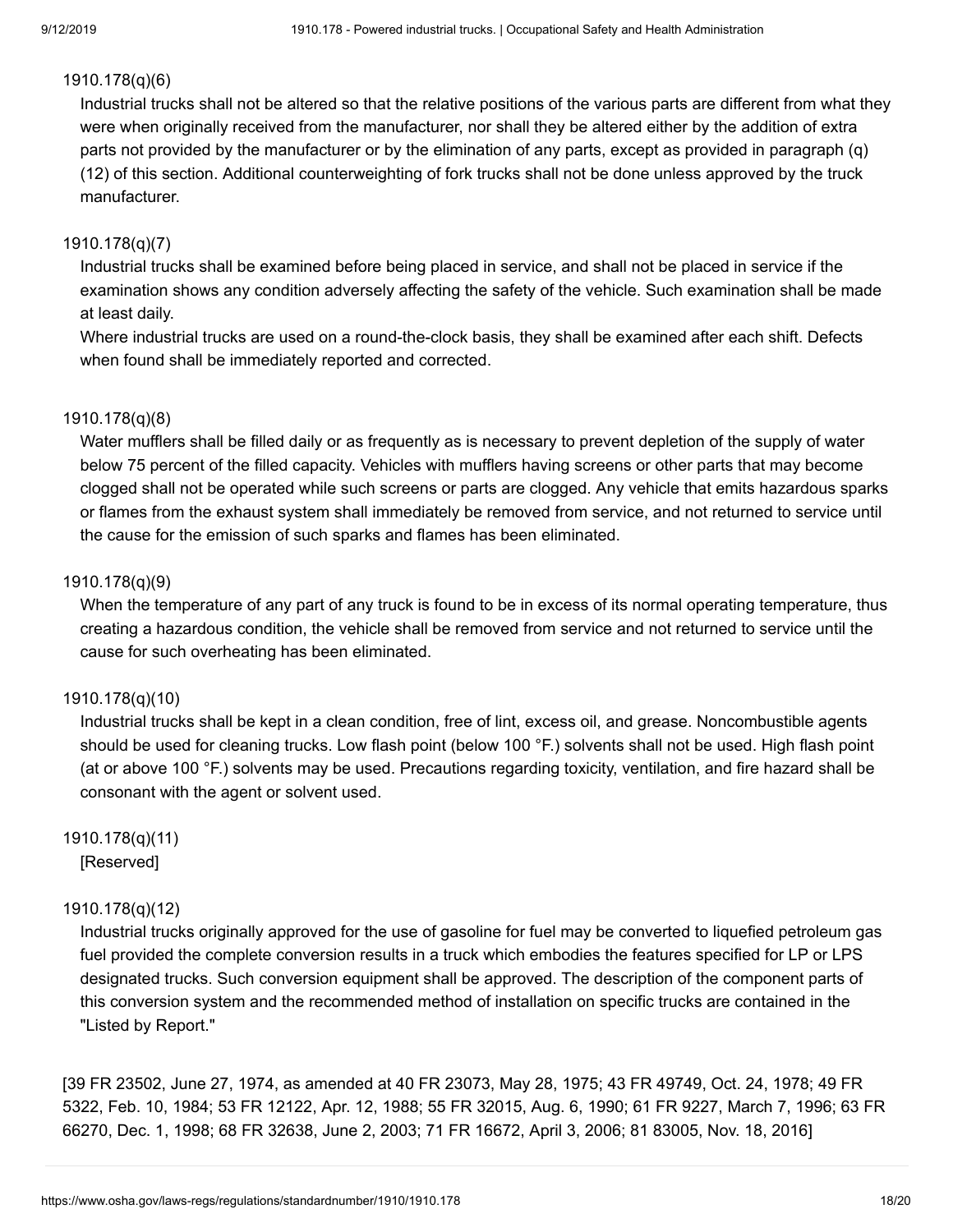# UNITED STATES [DEPARTMENT OF LABOR](https://www.dol.gov/)

Occupational Safety & Health Administration 200 Constitution Ave NW Washington, DC 20210 [800-321-6742](tel:+18003216742) (OSHA) **[TTY](https://www.dol.gov/general/contact-phone-call-center#tty)** [www.OSHA.gov](https://www.osha.gov/)

#### **FEDERAL GOVERNMENT**

[White House](https://www.whitehouse.gov/) [Severe Storm and Flood Recovery](https://www.dol.gov/general/stormrecovery) **Assistance** [Diaster Recovery Assistance](https://www.dol.gov/general/disasterrecovery) [DisasterAssistance.gov](https://www.disasterassistance.gov/) [USA.gov](https://usa.gov/) [No Fear Act Data](https://www.dol.gov/oasam/programs/crc/NoFearResult.htm) [U.S. Office of Special Counsel](https://osc.gov/)

# **OCCUPATIONAL SAFETY & HEALTH**

[Frequently Asked](https://www.osha.gov/faq) Questions [A - Z Index](https://www.osha.gov/a-z) [Freedom of Information](https://www.osha.gov/foia) Act - OSHA [Read The OSHA](https://www.osha.gov/quicktakes/) **Newsletter** [Subscribe to the OSHA](https://www.osha.gov/quicktakes/#subscribe) **Newsletter** [OSHA Publications](https://www.osha.gov/pls/publications/publication.html) [Office of Inspector](https://www.oig.dol.gov/) **General** 

# **ABOUT THIS SITE**

[Freedom of Information Act - DOL](https://www.dol.gov/general/foia) [Privacy & Security Statement](https://www.dol.gov/general/privacynotice) **[Disclaimers](https://www.dol.gov/general/disclaim)**